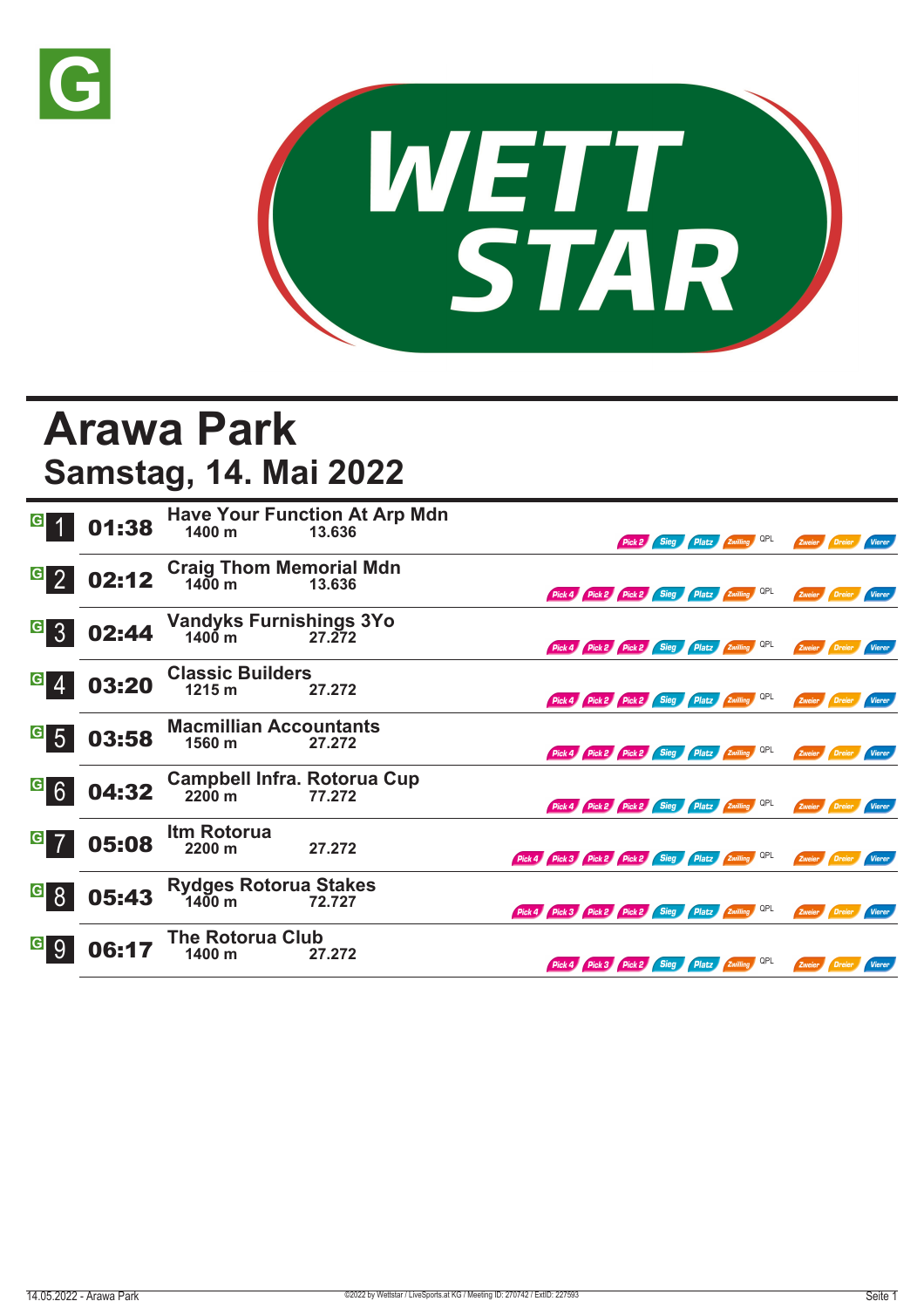| After Party           | 9   | Dancing Sands       | 3.9 | Jodelin Gal        | 8   | Nedwin              | 5   | Shepherd's Delight      | 8   |
|-----------------------|-----|---------------------|-----|--------------------|-----|---------------------|-----|-------------------------|-----|
| All Black Bourbon     |     | Decadence           |     | Kate Velour        |     | Neighbourhood       |     | Side Hustle             |     |
| Amano                 |     | Don't Look Ethel    |     | Keats              | 9   | No Agenda Nigel     |     | Sinarahma               |     |
| Anteater              |     | Dragon Biscuit      |     | Kool Chouxz        | 8,9 | No Time To Jazz     |     | Sizzling Gold           |     |
| Aris Aris             |     | <b>Drakkar</b>      |     | La Bella Beals     | 8   | Oneoutofthebox      |     | So Surreal              | 5,8 |
| <b>Bahia Emerald</b>  |     | <b>Ember Attack</b> |     | Last Resort        | 3,9 | Oseleta             |     | Splash Of Red           |     |
| Beau Archers Rose     |     | <b>Finest Wine</b>  |     | Late To The Party  |     | Ottavio             |     | Sternland               |     |
| Because               |     | Fleurgundy          |     | Le Sablier         |     | Our Wonderland      |     | Super Sid               |     |
| Belladonna            |     | Fonteyn             |     | Leaderboard        |     | Oxygen              |     | <b>Sweet Clementine</b> |     |
| <b>Big Mike</b>       |     | Francesca           |     | Leica Warrior      |     | Pacheco             |     | Synchronize             | 3,8 |
| <b>Bit Nosy</b>       |     | Free Bee            |     | Lilith             |     | Paris Ruby          |     | Tabata                  |     |
| Blue Sky At Night     |     | Gagliardi           |     | Logan's Logic      |     | Peecee Pussycat     |     | Tegan                   |     |
| Bugatti               |     | Giant Gem           |     | Loose Change       |     | Peerless Warrior    |     | Tereine                 |     |
| <b>Bulleeze One</b>   |     | Ginsburg            |     | Lord Valentine     |     | Peso                | 6   | The Cossack             |     |
| <b>Bullnose</b>       |     | <b>Hard Nose</b>    |     | Love Affirmations  |     | Petrachor           | 5,9 | The Jungle King         |     |
| <b>Butterfield</b>    |     | Heart Of Gold       |     | Madame Le Fay      |     | <b>Rising Storm</b> |     | Tina Again              |     |
| Call Me Evie          |     | <b>High Choice</b>  |     | Mai Tai            |     | Roger That          |     | Tramonto                |     |
| Calpurnia             |     | Hoard The Bourbon   | 5   | <b>Marchioness</b> |     | Rua Rocks           |     | <b>Treasure State</b>   |     |
| Cannsea Clearly       |     | Hot Pinx            |     | Marietta Lane      |     | Rustic              |     | Trieste                 |     |
| Carte Blanche         |     | Hurry Cane          | 6   | Mercurial          |     | Sassy Merlot        |     | Turret                  |     |
| Champagne Lola        |     | <b>Iffshecan</b>    | 3,8 | Millefiori         |     | Savonoski           |     | Ulaanbaatar             |     |
| Charmingaffair        |     | <b>Illumination</b> | 8   | Mister Roquette    |     | Seajetz             |     | Up 'N' Gone             |     |
| Chillax               |     | Impresa             |     | Montana Mist       |     | Secret Amour        |     | Valetti                 |     |
| Cinnamon Star         | 9   | It's The Vibe       |     | Moonlight Shadow   |     | Secret Falls        |     | Virginia Reel           |     |
| Covenant              | 9   | Jabella             |     | Musigny Lass       |     | Seeuinabit          |     | Viva Le Vada            |     |
| <b>Curious George</b> | 6,7 | Jimmy Kirk          |     | My Maebelline Girl |     | Seresin             |     | Zadane                  |     |
|                       |     |                     |     |                    |     |                     |     |                         |     |

## **WANN STARTET IHR JOCKEY / FAHRER...**

| 1,3,4,5,6,7,8,9<br>Crystal Lindsay<br><b>Courtney Barnes</b><br>Craig Grylls<br>4.6<br>2,3,4,5,6,7,9<br>4,6,7,9<br>Elen Nicholas<br>Darren Danis<br>Jasmine Fawcett<br>1,2,3,4,7,8<br>3,4,7,9<br>Jonathan Riddell<br>Jim Chung<br>Joe Kamaruddin<br>1,2,4,5,6,8,9<br>Kozzi Asano<br>M Mcnab<br>Lynsey Satherley<br>.3<br>4,5,6,7,8<br>1,2,4,6,7,8<br>5,8<br>Robert Hannam<br>Masahiro Hashizume<br>Matthew Cameron<br>2,5,6<br>1,3,7,8<br>Sam Spratt<br>Shaun M Mc Kay<br>7.8.9<br>Rvan Elliot<br>1,2,7<br>Taiki Yanaqida<br>1,4,5,8<br><b>Tayla Mitchell</b><br>Tegan Newman<br>1,2,3,4,6,7,8,9<br><b>Trudy Thornton</b><br>1.2.5.6<br>Wiremu Pinn | Ashvin Goindasamy | 2,4,5,7,8,9<br>1,2,3,6,7,8 | A Calder<br><b>Bailey Rogerson</b> | 1,2,8,9<br>4.5.7.9 | A Lawson-Carroll<br>Callum Jones | 7.9<br>1,2,4,6,8,9<br>1,3,5,7,8<br>2,3,4,5,7,8,9 |
|-----------------------------------------------------------------------------------------------------------------------------------------------------------------------------------------------------------------------------------------------------------------------------------------------------------------------------------------------------------------------------------------------------------------------------------------------------------------------------------------------------------------------------------------------------------------------------------------------------------------------------------------------------|-------------------|----------------------------|------------------------------------|--------------------|----------------------------------|--------------------------------------------------|
|-----------------------------------------------------------------------------------------------------------------------------------------------------------------------------------------------------------------------------------------------------------------------------------------------------------------------------------------------------------------------------------------------------------------------------------------------------------------------------------------------------------------------------------------------------------------------------------------------------------------------------------------------------|-------------------|----------------------------|------------------------------------|--------------------|----------------------------------|--------------------------------------------------|

## **WANN STARTET IHR TRAINER...**

| A Sharrock<br><b>B</b> Pomare<br>Carl Henderson<br>Craig And Shaun Phelan<br>Donna Fleming<br>Graham Richardson & Rogan 2,4<br>Janenne Dalley<br>John Bell<br>Kylie Little<br>Mark Fraser-Campin<br>Moira & Kieran Murdoch<br>Pamela D Holden<br>R R Manning<br>Simon Rees<br>Steven Cole | 6<br>1,9<br>5,8<br>6<br>8.9<br>6,7<br>1.9<br>2.8<br>6,7,8 | Andrew Forsman<br>Ben Foote<br>Catherine Cameron<br>Darrell Hollinshead<br><b>Fraser Auret</b><br><b>Graham Thomas</b><br>Jason Price<br>K Fursdon<br>Lance O'sullivan & Andrew Sc 4.6.7.9<br>Mark Walker<br>Nicholas Bishara<br>Patrick Mccarten<br><b>Raymond Connors</b><br>Stephanie Tierney<br>Sue Thompson & Mick Brown 3 | 1,2,8,9<br>1,2,3<br>6,9<br>1,2,3,6,8,9<br>5,6 | Annabelle Johnson<br><b>Bernard Dyke</b><br>Clinton Isdale<br>David Greene<br>Gavin Opie<br>J C Pender<br>Jenna Mahoney<br>Keith Hawtin<br>Mark Blackie<br>Maxim Van Lierde<br>P & C Nelson & Mcdougal<br>Paul Richards<br><b>Richard Collett</b><br>Stephen Autridge & Kris Shail 3<br><b>Toby Autridge</b> | 3,4.9<br>1,4,5<br>5,6,7<br>1,8,9 | <b>Antony Fuller</b><br><b>Brad Carsons</b><br>Cody Cole<br>Debbie Sweeney<br>Graeme & Debbie Rogerson<br>J M Nicholson<br>John & Stephen Ralph<br>Kylie Fawcett<br>Mark Brooks<br>Michael Moroney & Pam Ger<br>P P Mirabelli<br>R Patterson<br>S Hale<br>Stephen Marsh<br><b>Tony Pike</b> | 4,6<br>2,3,7,8<br>5.9<br>4,5,7,8,9<br>1,4,7,8<br>4,5,8,9<br>1,7,9<br>3,4,5,7,8,9<br>1.2.8.9 |
|-------------------------------------------------------------------------------------------------------------------------------------------------------------------------------------------------------------------------------------------------------------------------------------------|-----------------------------------------------------------|---------------------------------------------------------------------------------------------------------------------------------------------------------------------------------------------------------------------------------------------------------------------------------------------------------------------------------|-----------------------------------------------|--------------------------------------------------------------------------------------------------------------------------------------------------------------------------------------------------------------------------------------------------------------------------------------------------------------|----------------------------------|---------------------------------------------------------------------------------------------------------------------------------------------------------------------------------------------------------------------------------------------------------------------------------------------|---------------------------------------------------------------------------------------------|
| Vanessa Hillis                                                                                                                                                                                                                                                                            | 2.7                                                       | Vicki Wilson                                                                                                                                                                                                                                                                                                                    |                                               |                                                                                                                                                                                                                                                                                                              |                                  |                                                                                                                                                                                                                                                                                             |                                                                                             |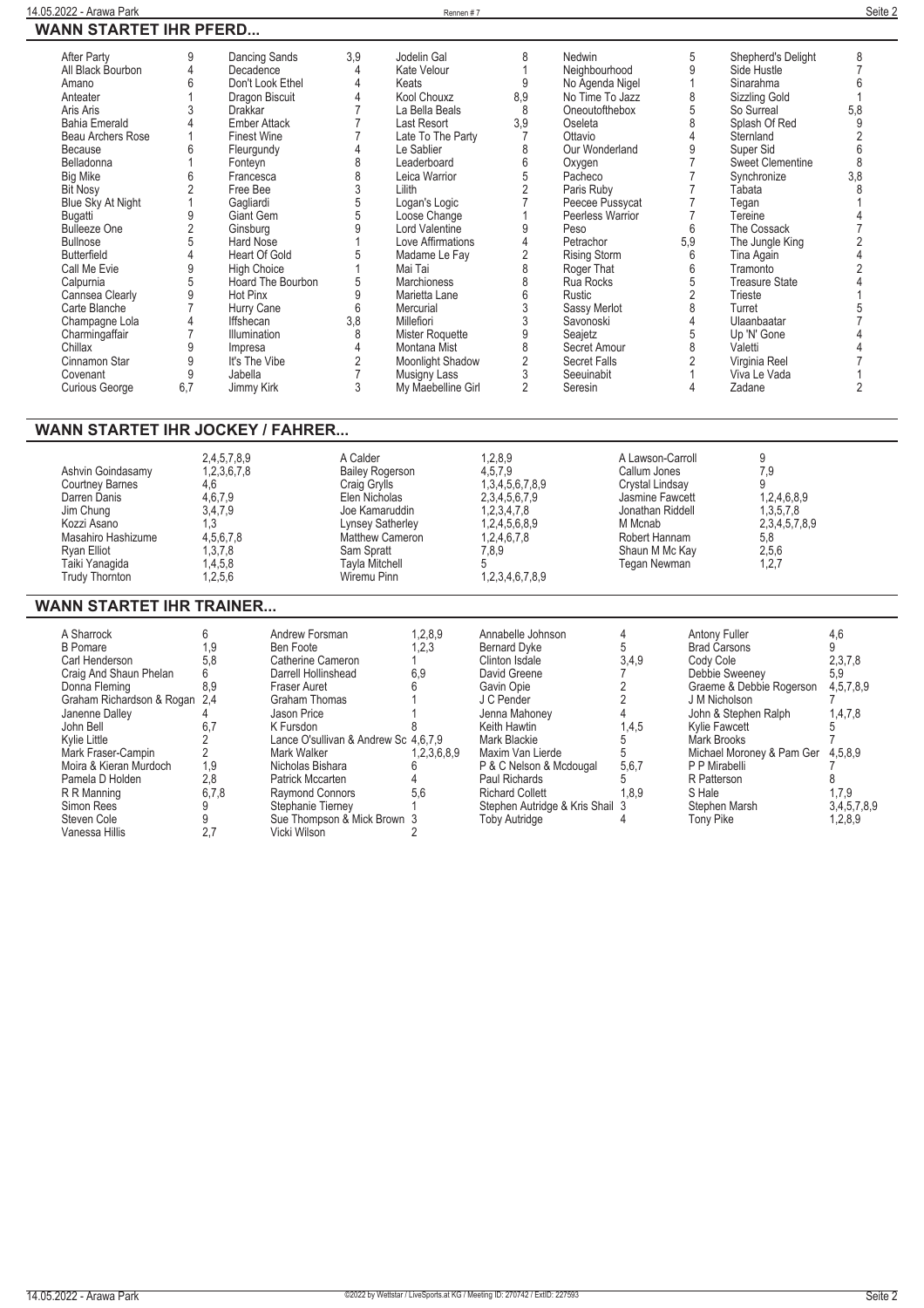|                |                                  | 14.05.2022 - Arawa Park                                                                                                       | Rennen #1                                          | Seite 3 |
|----------------|----------------------------------|-------------------------------------------------------------------------------------------------------------------------------|----------------------------------------------------|---------|
| $\overline{G}$ |                                  | 1400 m<br>13.636                                                                                                              | Have Your Function At Arp Mdn<br>Rennpreis: 13.636 |         |
|                | 01:38                            |                                                                                                                               |                                                    |         |
| 1400           |                                  | QPL<br><b>Sieg</b><br>Zwilling<br><b>Platz</b>                                                                                | Pick 2<br><b>Dreier</b><br><b>Vierer</b><br>Zweier |         |
|                | 1<br>58.50<br>Box: 1             | <b>Hard Nose</b><br>4j. gr W (Dalghar (Fr) - Designacat (Nz))<br>Trainer: Stephanie Tierney<br>询<br>Ŷ.                        |                                                    |         |
|                | ML: 8,0                          | <b>Ryan Elliot</b>                                                                                                            |                                                    |         |
|                | $\overline{\mathbf{2}}$<br>58.50 | <b>High Choice</b><br>3j. b W (Extreme Choice (Aus) - Easy Tee (Us<br>Trainer: Ben Foote<br>Q                                 |                                                    |         |
|                | Box: 11<br>ML: 8,0               | Jonathan Riddell                                                                                                              |                                                    |         |
|                | 3<br>58.50                       | No Agenda Nigel<br>4j. b W (Niagara (Aus) - No Reins (Aus))<br>Trainer: John & Stephen Ralph                                  |                                                    |         |
|                | Box: 13<br>ML: 13,0              | <b>Tegan Newman</b>                                                                                                           |                                                    |         |
|                | 4<br>58.50                       | <b>Beau Archers Rose</b><br>6j. br W (Battle Paint (Usa) - Beau Casual (Nz)<br>Trainer: B Pomare                              |                                                    |         |
|                | Box: 4<br>ML: 51,0               | <b>Ashvin Goindasamy</b>                                                                                                      |                                                    |         |
|                | 5<br>58.50                       | <b>Anteater</b><br>3j. br W (Your Song (Aus) - Sestiere (Aus))<br>Trainer: Jason Price<br>Q                                   |                                                    |         |
|                | Box: 10<br>ML: 41,0              | <b>Matthew Cameron</b>                                                                                                        |                                                    |         |
|                | 6<br>58.50                       | <b>Loose Change</b><br>$3j. b W$ (The Bold One $(Nz)$ - Cadenza $(Nz)$ )<br>Trainer: Moira & Kieran Murdoch<br>S.<br>ar i     |                                                    |         |
|                | Box: 5<br>ML: 7,0                | <b>Jasmine Fawcett</b>                                                                                                        |                                                    |         |
|                | —<br>58.50<br>Box: 3<br>ML: 13,0 | <b>Viva Le Vada</b><br>3j. b W (Vadamos (Fr) - Skeena (Aus))<br>Trainer: Tony Pike<br>₩<br>Kozzi Asano                        |                                                    |         |
|                | 8<br>56.50                       | <b>Belladonna</b><br>3j. b S (Snitzel (Aus) - Echezeaux (Nz))<br>Trainer: Andrew Forsman<br>o,                                |                                                    |         |
|                | Box: 7<br>ML: 65,0               | <b>Wiremu Pinn</b>                                                                                                            |                                                    |         |
|                | 9<br>56.50                       | <b>Kate Velour</b><br>4j. b S (Showcasing (Gb) - Kate Cross (Nz))<br>Trainer: Richard Collett                                 |                                                    |         |
|                | Box: 9<br>ML: 12,0               | A Calder                                                                                                                      |                                                    |         |
|                | и<br>56.50<br>Box: 8             | <b>Trieste</b><br>3j. b S (Tivaci (Aus) - Domani Oro (Nz))<br>Trainer: Mark Walker<br>Joe Kamaruddin                          |                                                    |         |
|                | ML: 6,0                          | <b>Seeuinabit</b>                                                                                                             |                                                    |         |
|                | И<br>56.50                       | 3j. b S (Wrote (Ire) - Special Unit (Nz))<br>Trainer: Graham Thomas<br>۸                                                      |                                                    |         |
|                | Box: 14<br>ML: 16,0              | <b>Craig Grylls</b>                                                                                                           |                                                    |         |
|                | 56.50                            | <b>Blue Sky At Night</b><br>4j. b S (Shamexpress (Nz) - After Midnight (Nz<br>Trainer: S Hale<br>ंचे<br><b>Trudy Thornton</b> |                                                    |         |
|                | Box: 12<br>ML: 13,0              |                                                                                                                               |                                                    |         |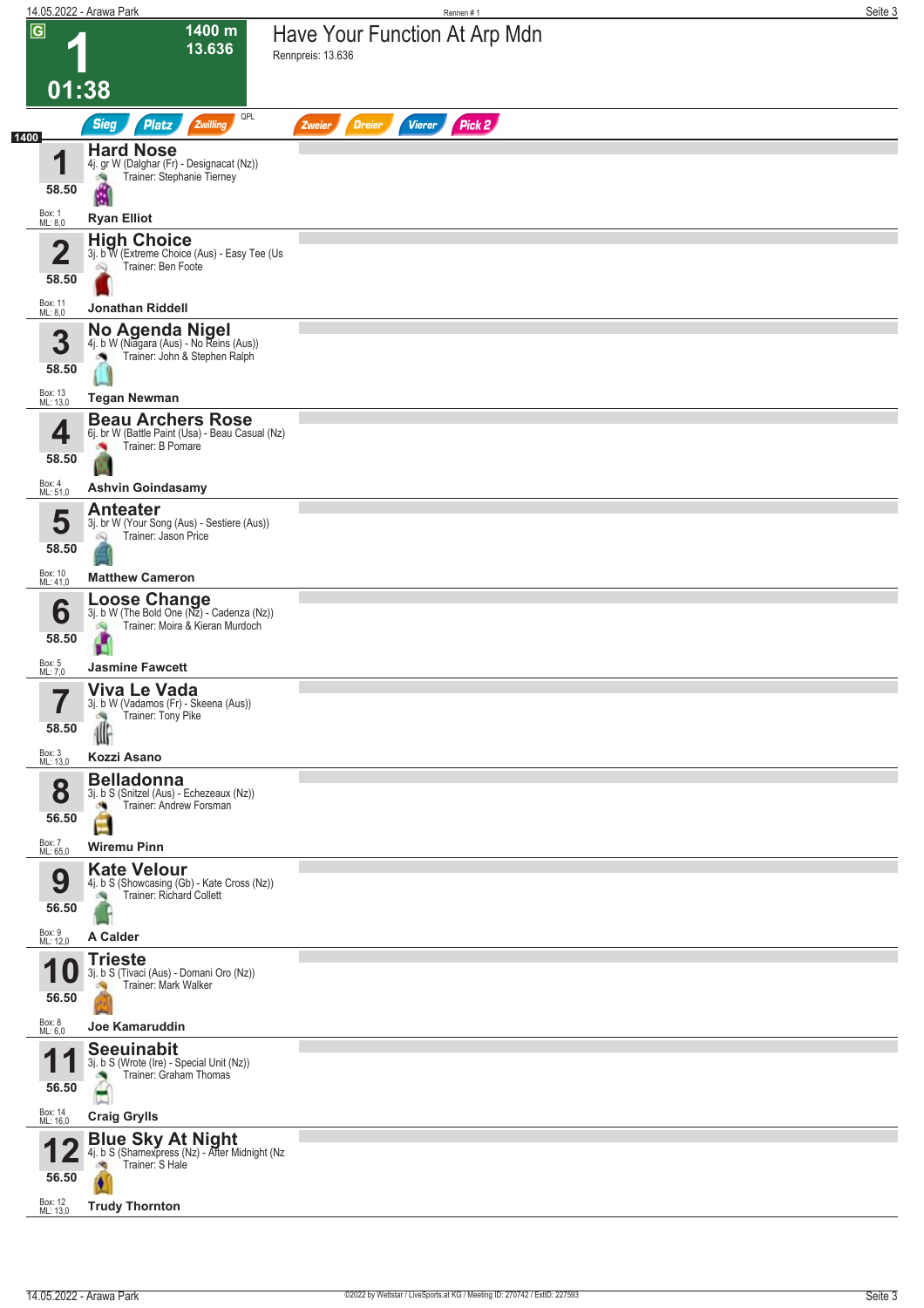| 14.05.2022 - Arawa Park                                                              | Rennen#1                                           | Seite 4 |
|--------------------------------------------------------------------------------------|----------------------------------------------------|---------|
| $\overline{G}$<br>1400 m<br>13.636                                                   | Have Your Function At Arp Mdn<br>Rennpreis: 13.636 |         |
| 01:38                                                                                |                                                    |         |
| <b>Sieg</b><br>Zwilling<br><b>Platz</b>                                              | QPL<br>Pick 2<br>Dreier<br><b>Vierer</b><br>Zweier |         |
| Sizzling Gold<br>3j. br S (Sizzling (Aus) - Baubo (Nz))<br>Trainer: Keith Hawtin     |                                                    |         |
| 56.50                                                                                |                                                    |         |
| Box: 6<br>ML: 26,0<br><b>Lynsey Satherley</b>                                        |                                                    |         |
| <b>Tegan</b><br>3j. b S (Sweynesse (Aus) - Rubee (Nz))<br>Trainer: Catherine Cameron |                                                    |         |
| 56.50<br>i la                                                                        |                                                    |         |
| Box: 2<br>ML: 51,0<br>Taiki Yanagida                                                 |                                                    |         |
| Ergebnis:<br>Quoten:                                                                 |                                                    |         |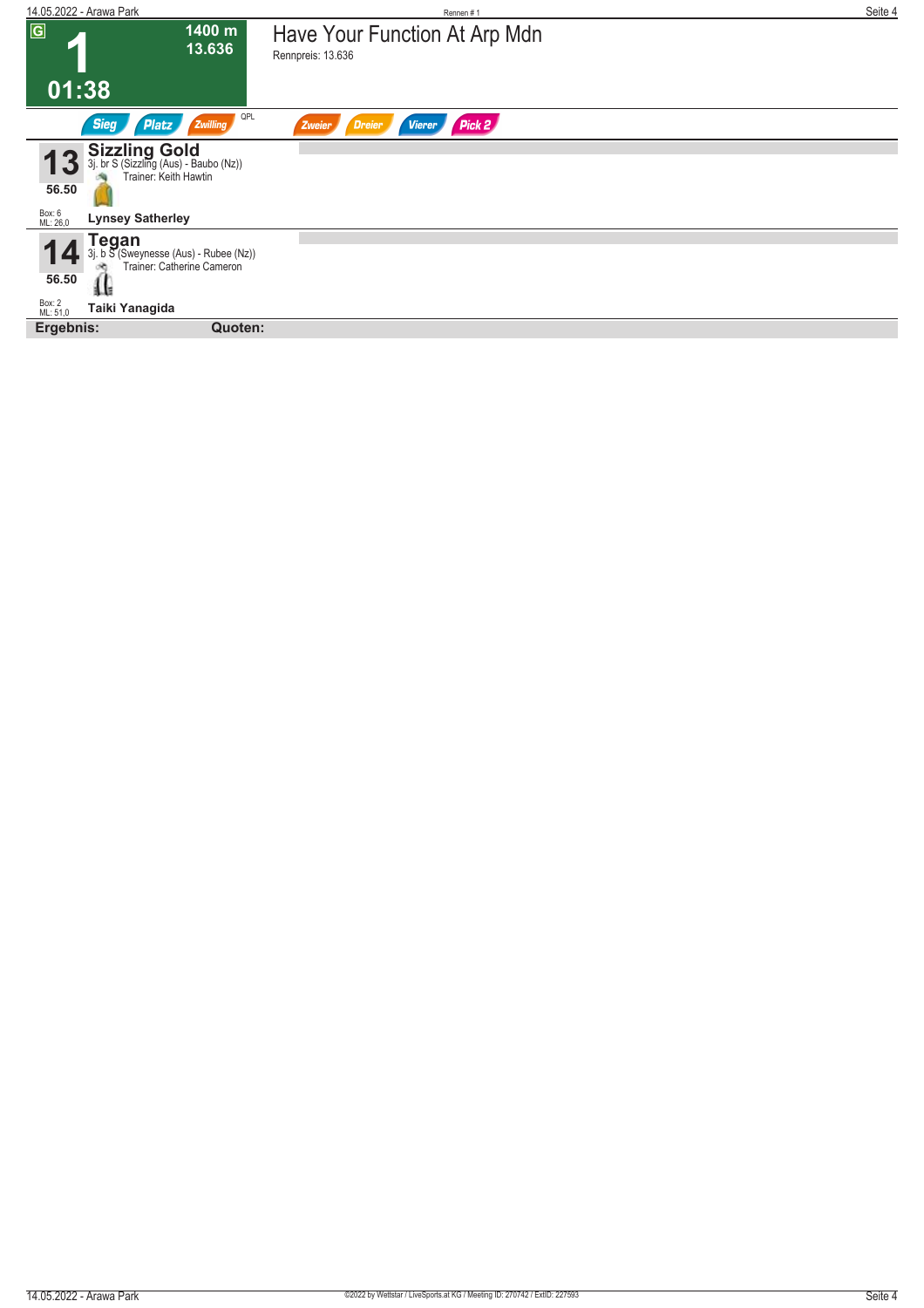|      |                                                       | 14.05.2022 - Arawa Park                                                                                                                           | Rennen#2                                                         | Seite 5 |
|------|-------------------------------------------------------|---------------------------------------------------------------------------------------------------------------------------------------------------|------------------------------------------------------------------|---------|
|      | $\overline{G}$<br>02:12                               | 1400 m<br>13.636                                                                                                                                  | <b>Craig Thom Memorial Mdn</b><br>Rennpreis: 13.636              |         |
|      |                                                       | QPL<br><b>Sieg</b><br><b>Platz</b><br>Zwilling                                                                                                    | Pick 2 Pick 2 Pick 4<br><b>Dreier</b><br><b>Vierer</b><br>Zweier |         |
| 1400 | ◀<br>58.50                                            | <b>Rustic</b><br>3j. br W (Redwood (Gb) - Burning Red (Aus))<br>Trainer: Graham Richardson & Rogan<br>×,<br><b>LG</b><br><b>Ashvin Goindasamy</b> |                                                                  |         |
|      | Box: 10<br>ML: 7,0                                    |                                                                                                                                                   |                                                                  |         |
|      | $\overline{\mathbf{2}}$<br>58.50<br>Box: 9<br>ML: 9,0 | It's The Vibe<br>3j. b W (Power (Gb) - Vibrant Moss (Nz))<br>Trainer: Andrew Forsman<br><b>Matthew Cameron</b>                                    |                                                                  |         |
|      |                                                       | <b>Bulleeze One</b>                                                                                                                               |                                                                  |         |
|      | 3<br>58.50<br>Box: 1<br>ML: 16,0                      | 3j. b W (Super Easy (Nz) - Sheema (Nz))<br>Trainer: Cody Cole<br><b>Tegan Newman</b>                                                              |                                                                  |         |
|      |                                                       |                                                                                                                                                   |                                                                  |         |
|      | 4<br>58.50                                            | <b>The Jungle King</b><br>3j. b H (Mongolian Khan (Aus) - Viva Roma (N<br>Trainer: Vicki Wilson<br>æ,                                             |                                                                  |         |
|      | Box: 7<br>ML: 51,0                                    | Shaun M Mc Kay                                                                                                                                    |                                                                  |         |
|      | 5<br>58.50                                            | <b>Zadane</b><br>4j. b W (Tavistock (Nz) - Prominent (Nz))<br>Trainer: Gavin Opie                                                                 |                                                                  |         |
|      | Box: 8<br>ML: 61,0                                    | A Calder                                                                                                                                          |                                                                  |         |
|      | 6<br>56.50                                            | <b>Secret Falls</b><br>3j. b S (Sacred Falls (Nz) - Music (Nz))<br>Trainer: Pamela D Holden                                                       |                                                                  |         |
|      | Box: 6<br>ML: 13,0                                    | <b>Jasmine Fawcett</b>                                                                                                                            |                                                                  |         |
|      | ۳.<br>56.50                                           | <b>Bit Nosy</b><br>3j. br S (Showcasing (Gb) - Ceramic (Nz))<br>Trainer: Vanessa Hillis                                                           |                                                                  |         |
|      | Box: 5<br>ML: 5,0                                     | <b>Wiremu Pinn</b>                                                                                                                                |                                                                  |         |
|      | 8<br>56.50<br>Box: 11<br>ML: 11,0                     | <b>Madame Le Fay</b><br>4j. b S (Smart Missile (Aus) - Lady Le Fay (Nz)<br>Trainer: Ben Foote<br>Ø9<br>₫                                          |                                                                  |         |
|      | 9<br>56.50                                            | <b>Sternland</b><br>3j. b S (Astern (Aus) - Landslide (Usa))<br>Trainer: Mark Walker                                                              |                                                                  |         |
|      | Box: 3<br>ML: 55,0                                    | Joe Kamaruddin                                                                                                                                    |                                                                  |         |
|      | и<br>56.50<br>Box: 12                                 | <b>Tramonto</b><br>3j. b S (Telperion (Aus) - Sun House (Nz))<br>Trainer: Tony Pike<br><b>SA</b><br><b>LS</b><br><b>M</b> Mcnab                   |                                                                  |         |
|      | ML: 65,0                                              | <b>Moonlight Shadow</b>                                                                                                                           |                                                                  |         |
|      | 1<br>и<br>56.50                                       | 4j. b S (Sweynesse (Aus) - Light Mozart (Gb))<br>Trainer: J C Pender<br>沟                                                                         |                                                                  |         |
|      | Box: 2<br>ML: 17,0                                    | <b>Elen Nicholas</b>                                                                                                                              |                                                                  |         |
|      | 56.50                                                 | <b>My Maebelline Girl</b><br>4j. br S (Shamoline Warrior (Aus) - Maebelline<br>Trainer: Kylie Little                                              |                                                                  |         |
|      | Box: 13<br>ML: 41,0                                   | <b>Lynsey Satherley</b>                                                                                                                           |                                                                  |         |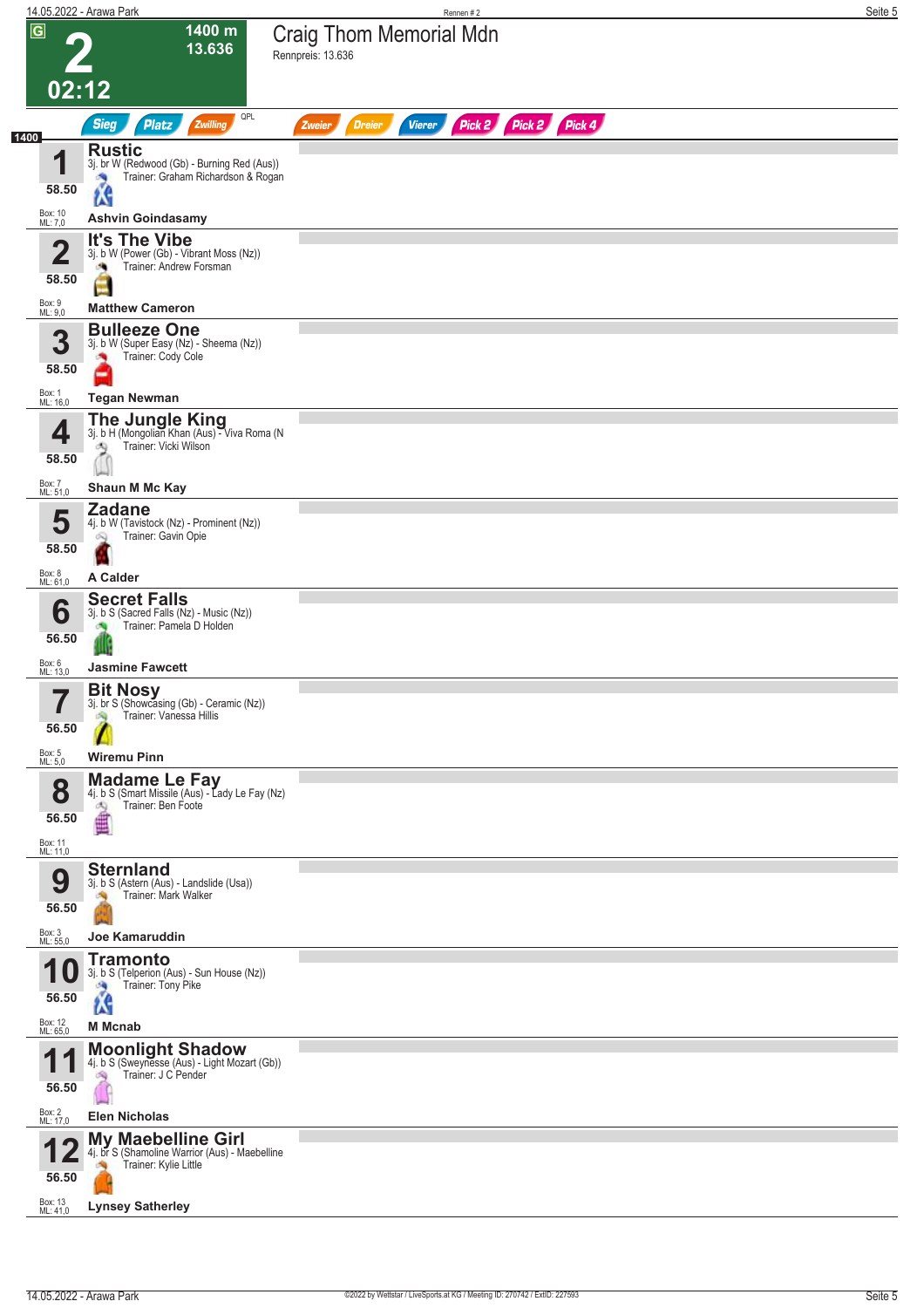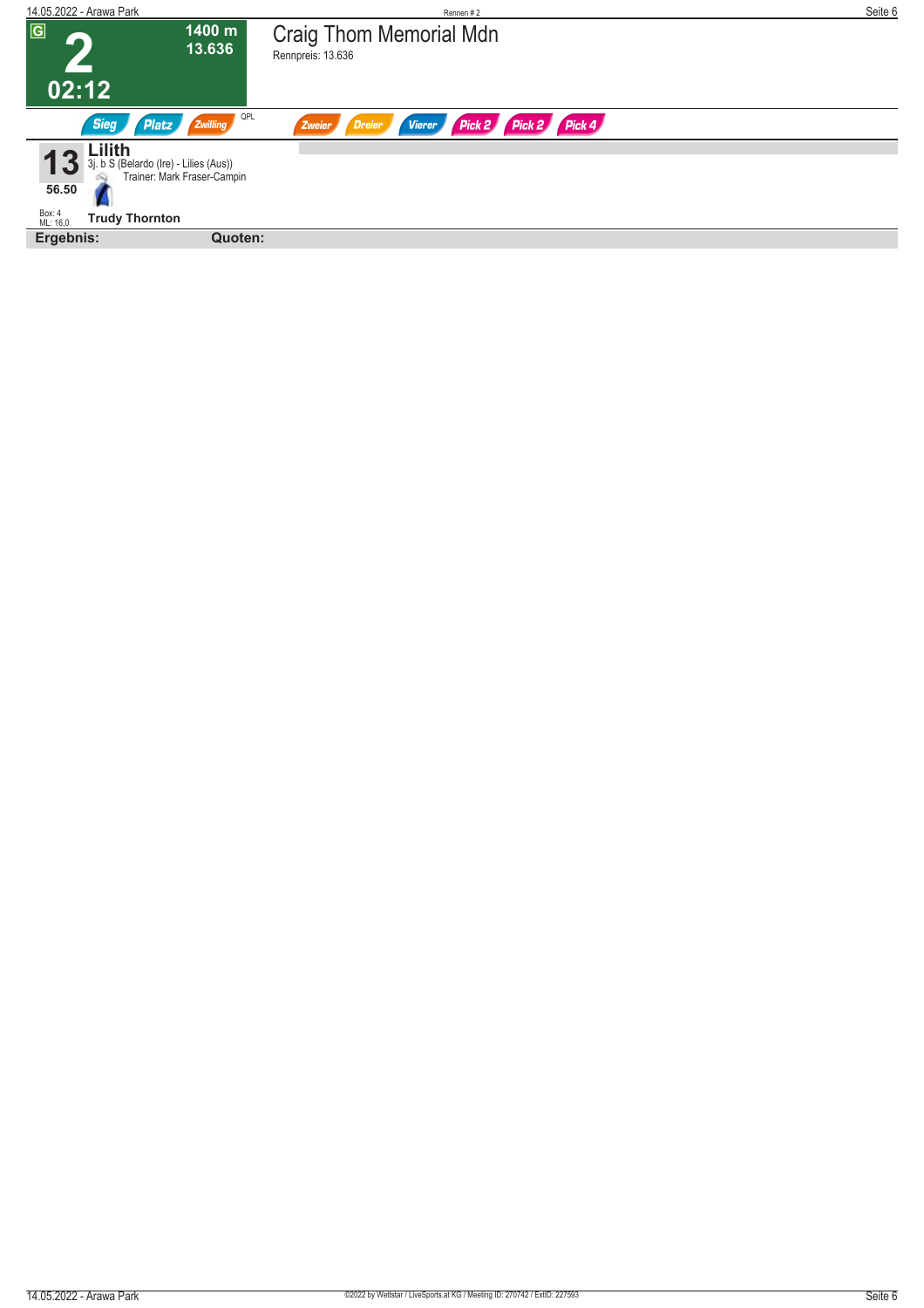|                                         | 14.05.2022 - Arawa Park                                                                                        | Rennen #3                                                        | Seite 7 |
|-----------------------------------------|----------------------------------------------------------------------------------------------------------------|------------------------------------------------------------------|---------|
| $\overline{G}$                          | 1400 m<br>27.272                                                                                               | Vandyks Furnishings 3Yo<br>Rennpreis: 27.272                     |         |
| 02:44                                   |                                                                                                                |                                                                  |         |
| 1400                                    | QPL<br><b>Sieg</b><br>Zwilling<br><b>Platz</b>                                                                 | Pick 2 Pick 2 Pick 4<br><b>Dreier</b><br><b>Vierer</b><br>Zweier |         |
| и<br>58.50                              | <b>Mercurial</b><br>3j. b W (Burgundy (Nz) - Roxette (Nz))<br>Trainer: Stephen Marsh<br>×                      |                                                                  |         |
| Box: 6<br>ML: 8,0                       | <b>Wiremu Pinn</b>                                                                                             |                                                                  |         |
| $\overline{\mathbf{2}}$<br>58.50        | <b>Jimmy Kirk</b><br>3j. b W (Jimmy Choux (Nz) - Madam Kirk (Nz))<br>Trainer: Stephen Marsh                    |                                                                  |         |
| Box: 7<br>ML: 9,0                       | <b>Jonathan Riddell</b>                                                                                        |                                                                  |         |
| 3<br>57.50                              | <b>Last Resort</b><br>3j. b W (Astern (Aus) - No Pushover (Nz))<br>Trainer: Clinton Isdale                     |                                                                  |         |
| Box: 10<br>ML: 501,0                    | Jim Chung                                                                                                      |                                                                  |         |
| 4<br>56.50                              | <b>Aris Aris</b><br>3j. b S (Contributer (Ire) - Irish Encore (Nz))<br>Trainer: Stephen Autridge & Kris Shaile |                                                                  |         |
| Box: 3<br>ML: 46,0                      | <b>Craig Grylls</b>                                                                                            |                                                                  |         |
| 5<br>56.50                              | <b>Free Bee</b><br>3j. b/br S (Rageese (Aus) - Bizz (Nz))<br>Trainer: Sue Thompson & Mick Brown<br>鸿<br>Æ      |                                                                  |         |
| Box: 1<br>ML: 11,0                      | <b>Elen Nicholas</b>                                                                                           |                                                                  |         |
| 6<br>56.50                              | <b>Musigny Lass</b><br>3j. ch S (Iffraaj (Gb) - Lady Pinot (Nz))<br>Trainer: Ben Foote<br>Q                    |                                                                  |         |
| Box: 2<br>ML: 10,0                      | <b>Ashvin Goindasamy</b>                                                                                       |                                                                  |         |
| 7<br>56.50<br>Box: 5<br>ML: 6,0         | Synchronize<br>3j. br S (Savabeel (Aus) - Splits (Nz))<br>Trainer: Mark Walker<br><b>M</b> Mcnab               |                                                                  |         |
|                                         | <b>Millefiori</b>                                                                                              |                                                                  |         |
| 8<br>56.50                              | 3j. b/br S (Iffraaj (Gb) - Miss Bluebell (Nz))<br>Trainer: Mark Walker                                         |                                                                  |         |
| Box: 8<br>ML: 55,0                      | Kozzi Asano                                                                                                    |                                                                  |         |
| 9<br>55.50                              | <b>Iffshecan</b><br>3j. b/br S (Iffraaj (Gb) - La Sommeliere (Nz))<br>Trainer: Cody Cole                       |                                                                  |         |
| Box: 4<br>ML: 75,0                      | <b>Ryan Elliot</b>                                                                                             |                                                                  |         |
| 4<br>1 U<br>55.50<br>Box: 9<br>ML: 13,0 | <b>Dancing Sands</b><br>3j. b S (Contributer (Ire) - Tonic (Nz))<br>Trainer: Mark Walker<br>Joe Kamaruddin     |                                                                  |         |
| Ergebnis:                               | Quoten:                                                                                                        |                                                                  |         |
|                                         |                                                                                                                |                                                                  |         |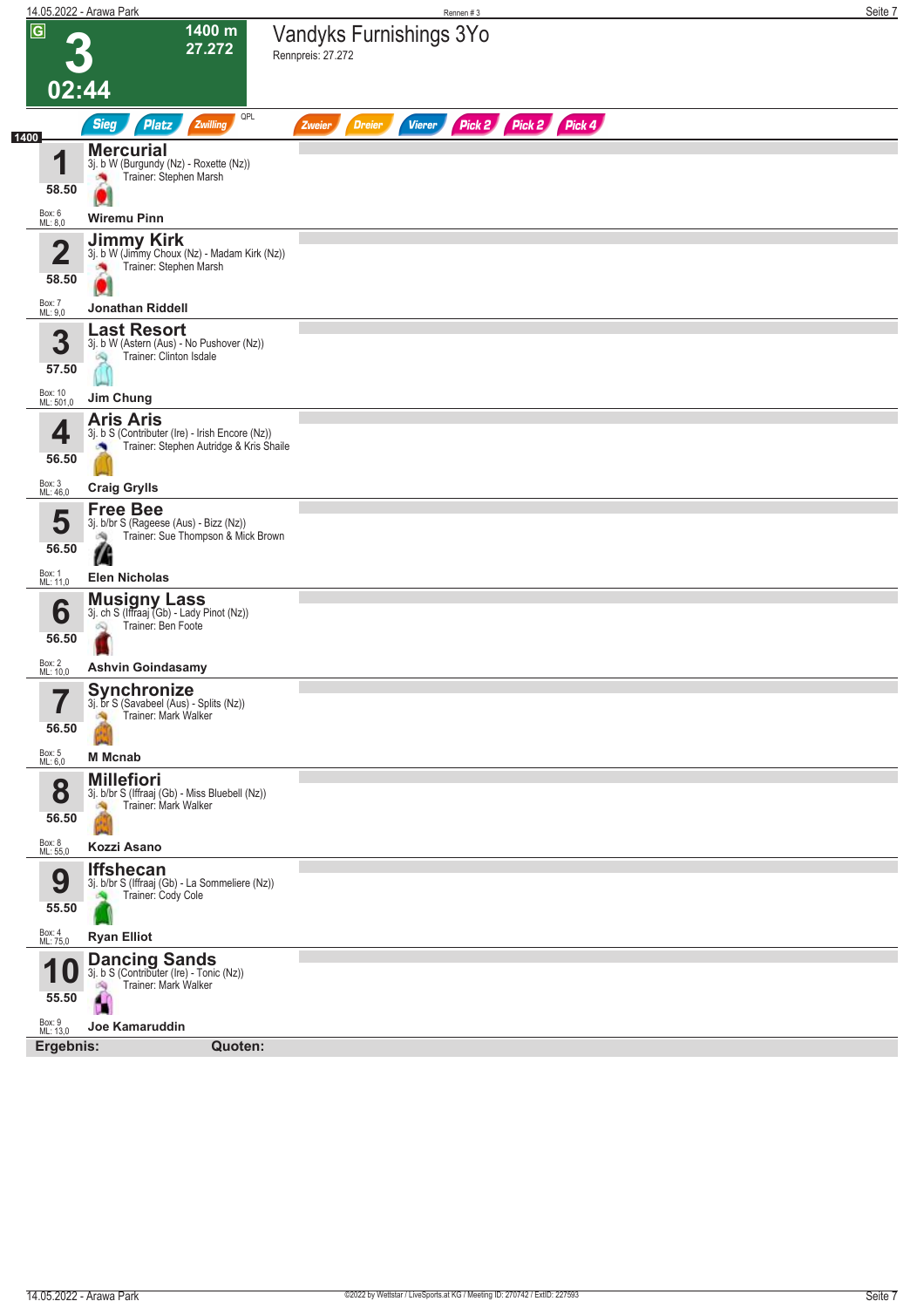|                                  | 14.05.2022 - Arawa Park                                                                                                  |                                              | Rennen#4                              | Seite 8 |
|----------------------------------|--------------------------------------------------------------------------------------------------------------------------|----------------------------------------------|---------------------------------------|---------|
| $\overline{G}$                   | 1215 m<br>27.272<br>03:20                                                                                                | <b>Classic Builders</b><br>Rennpreis: 27.272 |                                       |         |
|                                  | QPL<br><b>Sieg</b><br>Zwilling<br><b>Platz</b>                                                                           | <b>Dreier</b><br>Zweier                      | Pick 2 Pick 2 Pick 4<br><b>Vierer</b> |         |
| 1215<br>◀                        | <b>Savonoski</b><br>4j. b W (Swiss Ace (Aus) - Katmai (Aus))<br>Trainer: Annabelle Johnson<br><b>SA</b>                  |                                              |                                       |         |
| 60.00                            | <b>is</b>                                                                                                                |                                              |                                       |         |
| Box: 15<br>ML: 85,0              | <b>M</b> Mcnab                                                                                                           |                                              |                                       |         |
| $\overline{\mathbf{2}}$<br>59.00 | <b>Dragon Biscuit</b><br>3j. b W (Choisir (Aus) - Dawning Light (Fr))<br>Trainer: Michael Moroney & Pam Gerar            |                                              |                                       |         |
| Box: 17<br>ML: 11,0              | <b>Masahiro Hashizume</b>                                                                                                |                                              |                                       |         |
| 3<br>59.00                       | <b>Seresin</b><br>3j. b W (I Am Invincible (Aus) - Wedding (Aus))<br>Trainer: Stephen Marsh<br>G,                        |                                              |                                       |         |
| Box: 7<br>ML: 5,0                | <b>Matthew Cameron</b>                                                                                                   |                                              |                                       |         |
| 4<br>59.00                       | <b>Treasure State</b><br>3j. ch W (Trust In A Gust (Aus) - Montana Hilto<br>Trainer: Lance O'sullivan & Andrew Sc<br>d'O |                                              |                                       |         |
| Box: 2<br>ML: 6,0                | Taiki Yanagida                                                                                                           |                                              |                                       |         |
| 5<br>59.00                       | <b>Valetti</b><br>7j. ch W (Swiss Ace (Aus) - Joiya (Aus))<br>Trainer: Antony Fuller<br>Q<br>4                           |                                              |                                       |         |
| Box: 14<br>ML: 51,0              | <b>Darren Danis</b>                                                                                                      |                                              |                                       |         |
| 6<br>58.50                       | <b>All Black Bourbon</b><br>4j. br W (Highly Recommended (Aus) - Airfligh<br>Trainer: Stephen Marsh                      |                                              |                                       |         |
| Box: 18<br>ML: 13,0              | <b>Craig Grylls</b>                                                                                                      |                                              |                                       |         |
| —<br>58.00                       | <b>Tina Again</b><br>4j. b S (El Roca (Aus) - Phoenix (Nz))<br>Trainer: Clinton Isdale                                   |                                              |                                       |         |
| Box: 5<br>ML: 12,0               | Jim Chung<br><b>Tereine</b>                                                                                              |                                              |                                       |         |
| 8<br>57.50                       | 4j. b S (All Too Hard (Aus) - Waterfalls (Aus))<br>Trainer: Stephen Marsh<br>×,<br><b>AS</b>                             |                                              |                                       |         |
| Box: 6<br>ML: 16,0               | <b>Courtney Barnes</b><br><b>Ottavio</b>                                                                                 |                                              |                                       |         |
| 9<br>57.50                       | 7j. b W (Makfi (Gb) - La Bruja (Aus))<br>Trainer: Graeme & Debbie Rogerson                                               |                                              |                                       |         |
| Box: 16<br>ML: 51,0              | <b>Bailey Rogerson</b>                                                                                                   |                                              |                                       |         |
| 1<br>U<br>56.50                  | <b>Bahia Emerald</b><br>4j. br S (Darci Brahma (Nz) - Emerald Charm (<br>Trainer: Graham Richardson & Rogan              |                                              |                                       |         |
| Box: 3<br>ML: 21,0               | <b>Joe Kamaruddin</b>                                                                                                    |                                              |                                       |         |
| 1<br>56.50                       | <b>Decadence</b><br>6j. br S (Sweet Orange (Usa) - Polyana (Nz))<br>Trainer: Stephen Marsh<br>Q                          |                                              |                                       |         |
| Box: 9<br>ML: 13,0               | <b>Wiremu Pinn</b>                                                                                                       |                                              |                                       |         |
| 56.00                            | <b>Don't Look Ethel</b><br>3j. b S (Vanbrugh (Aus) - Zizi (Nz))<br>Trainer: John & Stephen Ralph<br>œ                    |                                              |                                       |         |
| Box: 12<br>ML: 26,0              | <b>Jasmine Fawcett</b>                                                                                                   |                                              |                                       |         |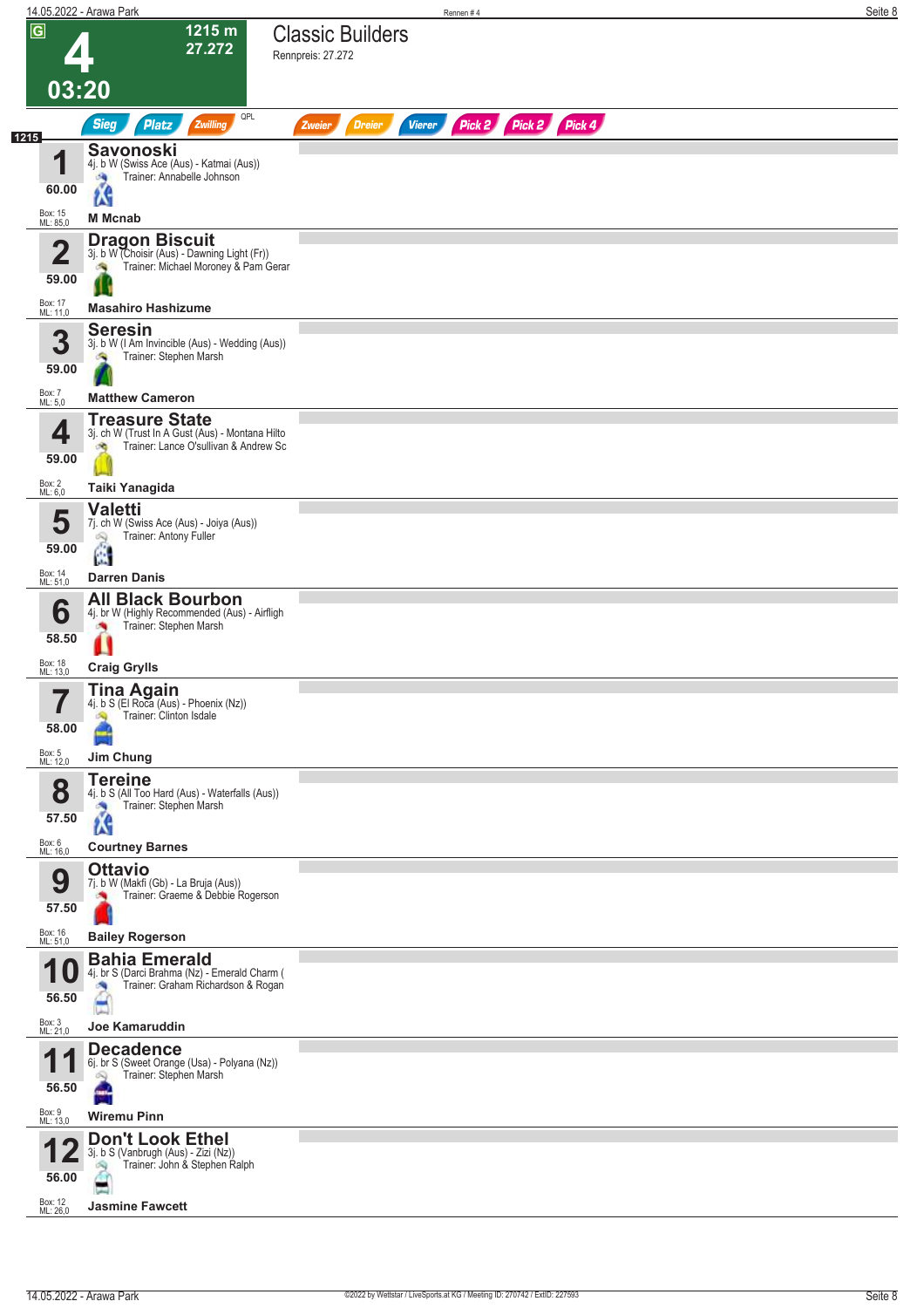| 14.05.2022 - Arawa Park                                                                                                            | Rennen#4                                                  | Seite 9 |
|------------------------------------------------------------------------------------------------------------------------------------|-----------------------------------------------------------|---------|
| $\boxed{G}$<br>1215 m<br>27.272                                                                                                    | <b>Classic Builders</b><br>Rennpreis: 27.272              |         |
| 03:20                                                                                                                              |                                                           |         |
| QPL<br><b>Sieg</b><br><b>Platz</b><br>Zwilling                                                                                     | Pick 2 Pick 2 Pick 4<br><b>Dreier</b><br>Vierer<br>Zweier |         |
| <b>Impresa</b><br>3<br>5j. b S (Sweet Orange (Usa) - Imprint (Nz))<br>Trainer: Janenne Dalley<br>漁<br>56.00                        |                                                           |         |
| Box: 4<br>ML: 16,0<br><b>Elen Nicholas</b>                                                                                         |                                                           |         |
| <b>Champagne Lola</b><br>3j. b S (Sweynesse (Aus) - Champagne Lady (<br>Trainer: Keith Hawtin<br>55.00                             |                                                           |         |
| Box: 1<br>ML: 17,0<br><b>Lynsey Satherley</b>                                                                                      |                                                           |         |
| <b>Love Affirmations</b><br>3j. b/br W (El Roca (Aus) - Shezhardtocatch (<br>Trainer: Jenna Mahoney<br>59.00                       |                                                           |         |
| Box: 10<br>ML: 18,0                                                                                                                |                                                           |         |
| <b>Fleurgundy</b><br>6<br>5j. b W (Burgundy (Nz) - Waitoki Flower (Nz))<br>Trainer: Toby Autridge<br>57.50<br>Box: 13<br>ML: 501,0 |                                                           |         |
| <b>Butterfield</b><br>6j. b W (Niagara (Aus) - Casey (Nz))<br>Trainer: Patrick Mccarten<br>56.50<br>Box: 11<br>ML: 51,0            |                                                           |         |
| Up 'N' Gone<br>6j. b/br W (Castledale (Ire) - Army Girl (Nz))<br>O<br>Trainer: Toby Autridge<br>Ń<br>55.50<br>Box: 8<br>ML: 501,0  |                                                           |         |
| Ergebnis:<br>Quoten:                                                                                                               |                                                           |         |
|                                                                                                                                    |                                                           |         |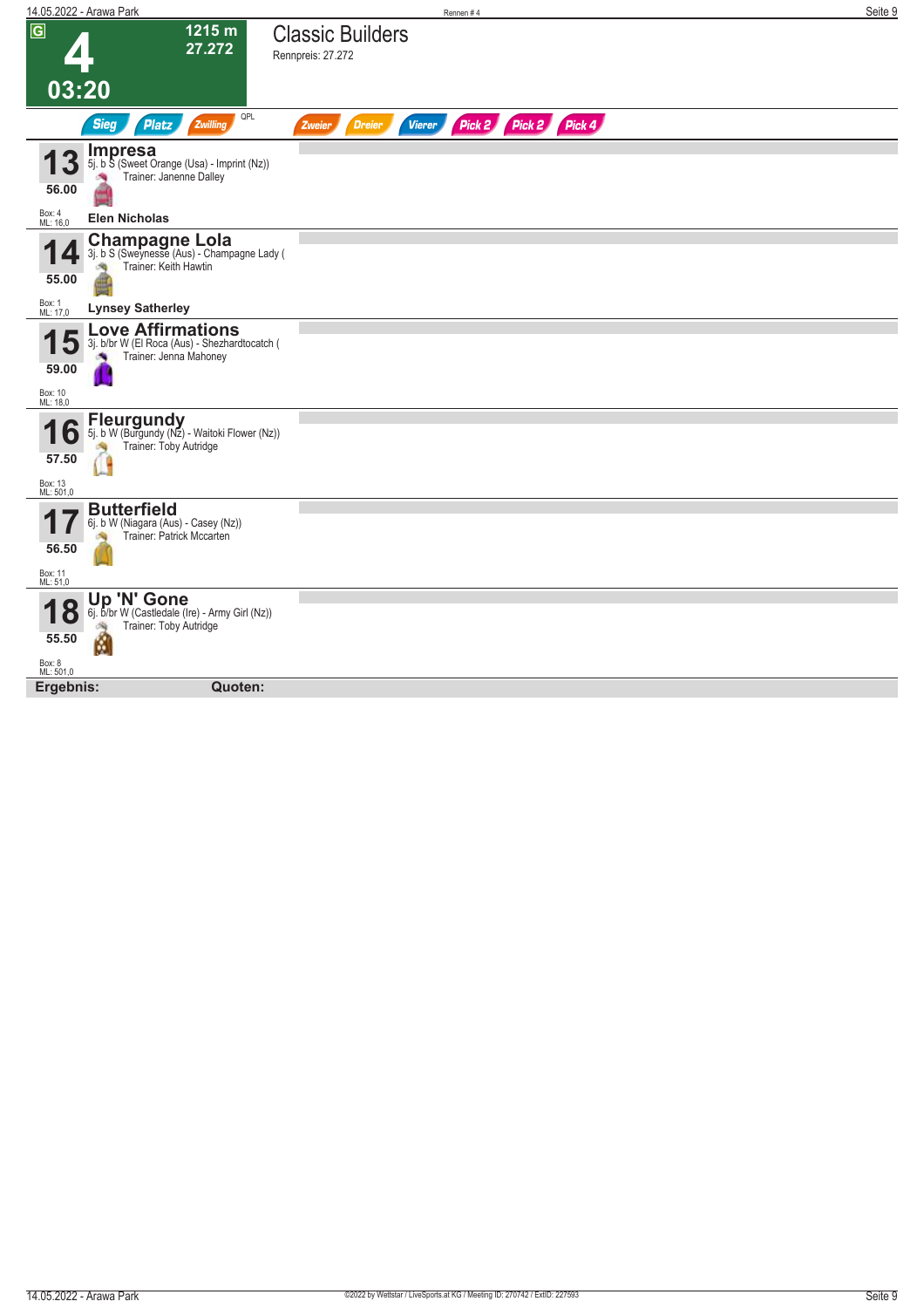|                     | 14.05.2022 - Arawa Park                                                                                                          | Rennen#5                                                                | Seite 10 |
|---------------------|----------------------------------------------------------------------------------------------------------------------------------|-------------------------------------------------------------------------|----------|
| $\overline{G}$      | 1560 m<br>27.272<br>03:58                                                                                                        | <b>Macmillian Accountants</b><br>Rennpreis: 27.272                      |          |
|                     | <b>Sieg</b><br><b>Platz</b><br>Zwilling                                                                                          | QPL<br>Pick 2 Pick 2 Pick 4<br><b>Dreier</b><br><b>Vierer</b><br>Zweier |          |
| 1560                | Calpurnia<br>4<br>6j. b S (Swiss Ace (Aus) - Pharmacusa (Aus))<br>Trainer: Debbie Sweeney<br>Ŵ<br>59.00                          |                                                                         |          |
| Box: 7<br>ML: 85,0  | <b>Elen Nicholas</b>                                                                                                             |                                                                         |          |
|                     | <b>Hoard The Bourbon</b><br>$\overline{\mathbf{2}}$<br>3j. b H (Iffraaj (Gb) - High Joy (Nz))<br>Trainer: Stephen Marsh<br>58.50 |                                                                         |          |
| Box: 5<br>ML: 65,0  | <b>M</b> Mcnab                                                                                                                   |                                                                         |          |
|                     | <b>Nedwin</b><br>3<br>7j. b W (Niagara (Aus) - Edwina (Nz))<br>Trainer: P & C Nelson & Mcdougal<br>×<br>58.50                    |                                                                         |          |
| Box: 12<br>ML: 31,0 | <b>Jonathan Riddell</b>                                                                                                          |                                                                         |          |
|                     | <b>Rua Rocks</b><br>4j. b W (El Roca (Aus) - Heartache (Nz))<br>4<br>Trainer: Carl Henderson<br><b>SIG</b><br>58.00              |                                                                         |          |
| Box: 14<br>ML: 11,0 | <b>Tayla Mitchell</b>                                                                                                            |                                                                         |          |
|                     | <b>Giant Gem</b><br>5<br>7j. ch W (Red Giant (Usa) - Sheza Gem (Nz))<br>Trainer: Bernard Dyke<br>57.50<br>d                      |                                                                         |          |
| Box: 1<br>ML: 8,0   | <b>Masahiro Hashizume</b>                                                                                                        |                                                                         |          |
|                     | <b>Heart Of Gold</b><br>6<br>4j. b W (Niagara (Aus) - Champagne Lady (Nz<br>Trainer: Keith Hawtin<br>肉<br>57.50                  |                                                                         |          |
| Box: 8<br>ML: 13,0  | <b>Lynsey Satherley</b>                                                                                                          |                                                                         |          |
|                     | Gagliardi<br>۳,<br>4j. b S (Swiss Ace (Aus) - Doduo (Aus))<br>Trainer: Graeme & Debbie Rogerson<br>57.00                         |                                                                         |          |
| Box: 2<br>ML: 12,0  | <b>Bailey Rogerson</b>                                                                                                           |                                                                         |          |
|                     | <b>Zoey Satin</b><br>8<br>5j. b S (Zed (Nz) - Fyra Satin (Nz))<br>Trainer: Raymond Connors<br>57.00                              |                                                                         |          |
| Box: 11<br>ML: 9,0  | Shaun M Mc Kay                                                                                                                   |                                                                         |          |
|                     | <b>Turret</b><br>9<br>5j. b S (Reliable Man (Gb) - Barbette (Aus))<br>Trainer: Kylie Fawcett<br>Q<br>56.00                       |                                                                         |          |
| Box: 15<br>ML: 16,0 | Taiki Yanagida                                                                                                                   |                                                                         |          |
| 1                   | <b>Oneoutofthebox</b><br>U<br>4j. br S (Alamosa (Nz) - Boxapins (Nz))<br>Trainer: Stephen Marsh<br>55.50<br>Ш                    |                                                                         |          |
| Box: 10<br>ML: 16,0 | <b>Craig Grylls</b>                                                                                                              |                                                                         |          |
| 1                   | <b>So Surreal</b><br>и<br>4j. b S (Jimmy Choux (Nz) - Suriyan (Nz))<br>Trainer: Graeme & Debbie Rogerson<br>55.50                |                                                                         |          |
| Box: 13<br>ML: 13,0 | <b>Trudy Thornton</b>                                                                                                            |                                                                         |          |
|                     | <b>Bullnose</b><br>6j. b W (Bullbars (Aus) - Awatea (Nz))<br>Trainer: Mark Blackie<br>54.00                                      |                                                                         |          |
| Box: 3<br>ML: 21,0  | <b>Robert Hannam</b>                                                                                                             |                                                                         |          |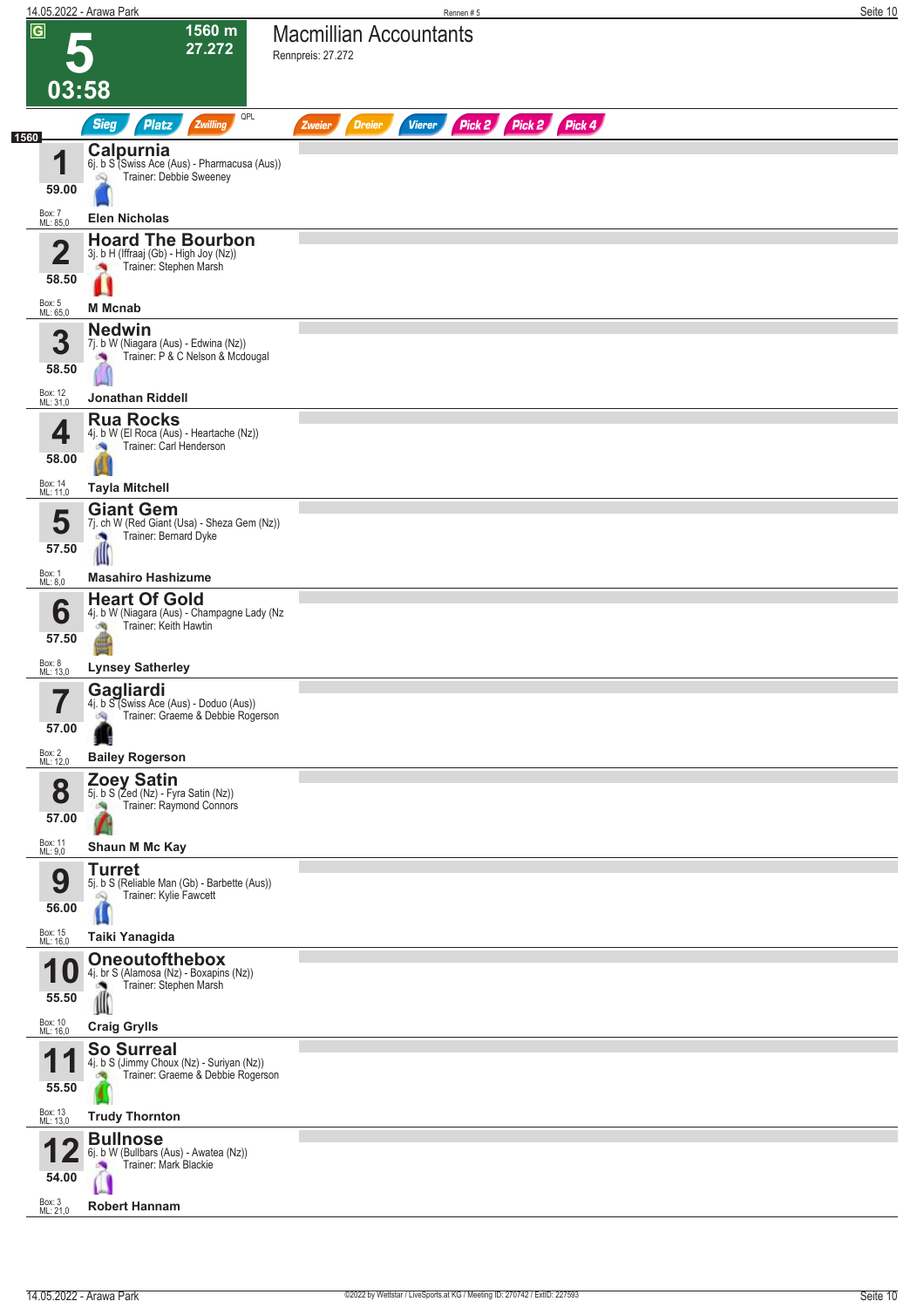| 14.05.2022 - Arawa Park                                                                                                        | Rennen#5                                                            | Seite 11 |
|--------------------------------------------------------------------------------------------------------------------------------|---------------------------------------------------------------------|----------|
| $\overline{G}$<br>1560 m<br>27.272                                                                                             | <b>Macmillian Accountants</b><br>Rennpreis: 27.272                  |          |
| 03:58                                                                                                                          |                                                                     |          |
| QPL<br><b>Sieg</b><br>Zwilling<br>Platz                                                                                        | Pick 2 Pick 4<br>Pick 2<br><b>Dreier</b><br><b>Vierer</b><br>Zweier |          |
| Leica Warrior<br>ch W (Istidaad (Usa) - Cher Fox (Nz))<br>Trainer: Maxim Van Lierde<br>9j.<br>54.00<br>H<br>Box: 4<br>ML: 21,0 |                                                                     |          |
|                                                                                                                                |                                                                     |          |
| Seajetz<br>4j. b W (Iffraaj (Gb) - Bellazeel (Nz))<br>Trainer: Paul Richards                                                   |                                                                     |          |
| 59.00                                                                                                                          |                                                                     |          |
| Box: 9<br>ML: 16,0                                                                                                             |                                                                     |          |
| <b>Petrachor</b><br>6j. br S (Redwood (Gb) - Mother (Aus))<br>l٠<br>Trainer: Michael Moroney & Pam Gerar<br>54.50<br><b>AS</b> |                                                                     |          |
| Box: 6<br>ML: 17,0                                                                                                             |                                                                     |          |
| Quoten:<br>Ergebnis:                                                                                                           |                                                                     |          |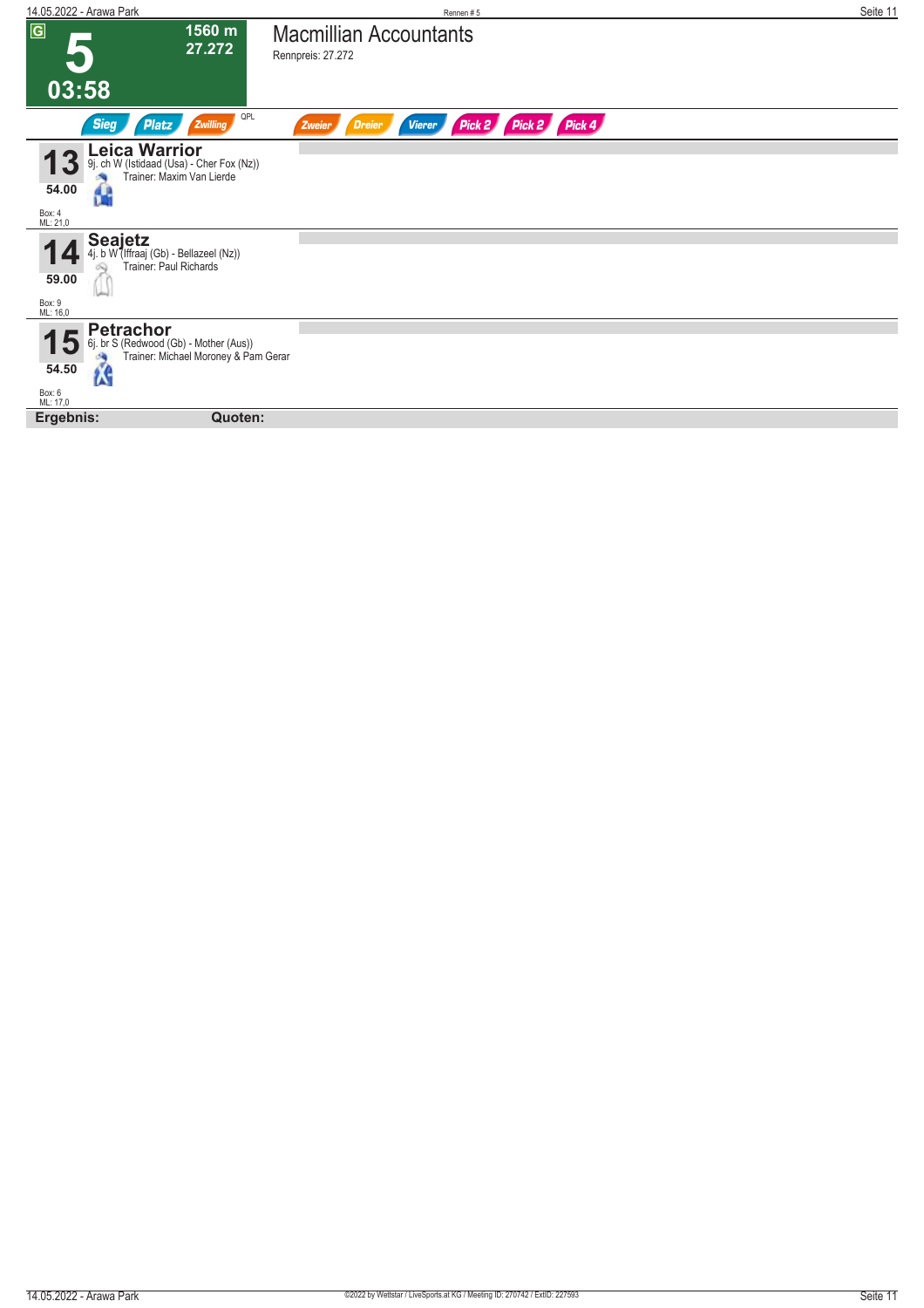|                                  | 14.05.2022 - Arawa Park                                                                                          | Rennen#6                                                         | Seite 12 |
|----------------------------------|------------------------------------------------------------------------------------------------------------------|------------------------------------------------------------------|----------|
| $\overline{G}$                   | 2200 m<br>77.272                                                                                                 | Campbell Infra. Rotorua Cup<br>Rennpreis: 77.272                 |          |
| 04:32                            |                                                                                                                  |                                                                  |          |
|                                  | QPL<br><b>Sieg</b><br><b>Platz</b><br>Zwilling                                                                   | Pick 2 Pick 2 Pick 4<br><b>Dreier</b><br><b>Vierer</b><br>Zweier |          |
| 2200<br>И<br>61.00               | <b>Big Mike</b><br>9j. br/bl W (Don Eduardo (Nz) - Landvetter (Nz<br>Trainer: Craig And Shaun Phelan             |                                                                  |          |
| Box: 6<br>ML: 6,0                | <b>Elen Nicholas</b>                                                                                             |                                                                  |          |
| $\overline{\mathbf{2}}$<br>53.50 | <b>Sinarahma</b><br>7j. b S (Darci Brahma (Nz) - Shez Sinsational (<br>Trainer: A Sharrock<br>ಾ                  |                                                                  |          |
| Box: 1<br>ML: 5,0                | <b>Matthew Cameron</b>                                                                                           |                                                                  |          |
| 3<br>53.50                       | <b>Roger That</b><br>9j. ch W (Shinko King (Ire) - Heather Lyn (Nz))<br>Trainer: Antony Fuller<br>吗<br>Ë         |                                                                  |          |
| Box: 3<br>ML: 11,0               | <b>Lynsey Satherley</b>                                                                                          |                                                                  |          |
| 4<br>53.00                       | <b>Peso</b><br>10j. b W (Colombia (Nz) - All Magic (Nz))<br>Trainer: P & C Nelson & Mcdougal                     |                                                                  |          |
| Box: 12<br>ML: 21,0              | <b>Jasmine Fawcett</b>                                                                                           |                                                                  |          |
| 5<br>53.00                       | <b>Hurry Cane</b><br>9j. b W (Nom Du Jeu (Nz) - Yodel (Nz))<br>Trainer: Raymond Connors                          |                                                                  |          |
| Box: 11<br>ML: 11,0              | Shaun M Mc Kay                                                                                                   |                                                                  |          |
| 6<br>53.00                       | <b>Marietta Lane</b><br>7j. ch S (Zed (Nz) - Crichele (Nz))<br>Trainer: Fraser Auret<br>đQ<br>8                  |                                                                  |          |
| Box: 10<br>ML: 10,0              | <b>Wiremu Pinn</b>                                                                                               |                                                                  |          |
| 53.00                            | Leaderboard<br>7j. b/br W (Street Cry (Ire) - Flower Fairy (Usa)<br>Trainer: Mark Walker<br>И                    |                                                                  |          |
| Box: 4<br>ML: 7,0                | <b>Craig Grylls</b>                                                                                              |                                                                  |          |
| 8<br>53.00                       | <b>Amano</b><br>6j. b W (Reliable Man (Gb) - Lichen Moss (Aus<br>Trainer: Lance O'sullivan & Andrew Sc<br>泃<br>Á |                                                                  |          |
| Box: 2<br>ML: 16,0               | <b>Courtney Barnes</b><br><b>Rising Storm</b>                                                                    |                                                                  |          |
| 9<br>53.00                       | 4j. b S (Jakkalberry (Ire) - Lady Cherokee (Usa<br>Trainer: Nicholas Bishara<br>LЩ                               |                                                                  |          |
| Box: 5<br>ML: 75,0               | <b>Masahiro Hashizume</b>                                                                                        |                                                                  |          |
| 1<br>U<br>53.00                  | Super Sid<br>5j. b W (Rip Van Winkle (Ire) - Half Bak (Nz))<br>Trainer: Darrell Hollinshead                      |                                                                  |          |
| Box: 9<br>ML: 15,0               | <b>Darren Danis</b>                                                                                              |                                                                  |          |
| 1<br>53.00                       | <b>Because</b><br>6j. b W (Savabeel (Aus) - Rosie's Cause (Aus)<br>Trainer: R R Manning                          |                                                                  |          |
| Box: 8<br>ML: 18,0               | <b>Ashvin Goindasamy</b>                                                                                         |                                                                  |          |
| 53.00                            | <b>Curious George</b><br>7j. ch W (Reset (Aus) - Lucky Be Lucky (Usa))<br>Trainer: John Bell                     |                                                                  |          |
| Box: 7<br>ML: 21,0               | <b>Trudy Thornton</b>                                                                                            |                                                                  |          |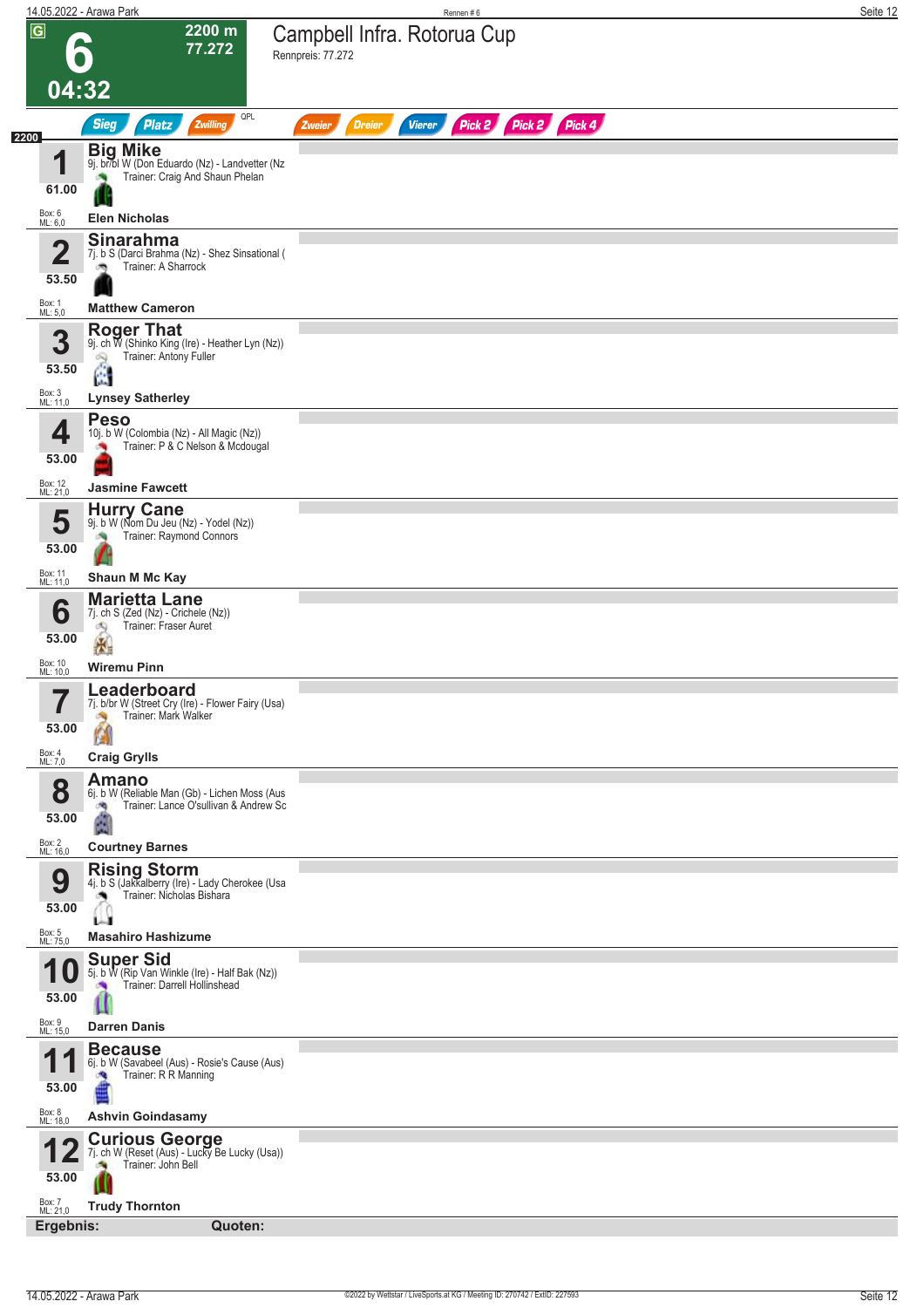|                                  | 14.05.2022 - Arawa Park                                                                                       |                                          | Rennen #7                   | Seite 13 |
|----------------------------------|---------------------------------------------------------------------------------------------------------------|------------------------------------------|-----------------------------|----------|
| $\overline{G}$                   | 2200 m<br>27.272                                                                                              | Itm Rotorua<br>Rennpreis: 27.272         |                             |          |
| 05:08                            |                                                                                                               |                                          |                             |          |
|                                  | QPL<br><b>Sieg</b><br><b>Platz</b><br>Zwilling                                                                | <b>Vierer</b><br><b>Dreier</b><br>Zweier | Pick 2 Pick 2 Pick 3 Pick 4 |          |
| 2200<br>1<br>60.00               | <b>Logan's Logic</b><br>4j. br/bl W (Dissident (Aus) - Annie's Logic (Au<br>Trainer: Graeme & Debbie Rogerson |                                          |                             |          |
| Box: 2<br>ML: 11,0               | <b>Ryan Elliot</b>                                                                                            |                                          |                             |          |
| $\overline{\mathbf{2}}$<br>60.00 | <b>Peecee Pussycat</b><br>4j. b W (Pure Champion (Ire) - Compact Pussy<br>Trainer: John Bell<br>бR,           |                                          |                             |          |
| Box: 6<br>ML: 501,0              | <b>Darren Danis</b>                                                                                           |                                          |                             |          |
| 3<br>60.00                       | <b>The Cossack</b><br>8j. br W (Mastercraftsman (Ire) - Stellardelmar<br>Trainer: P & C Nelson & Mcdougal     |                                          |                             |          |
| Box: 18<br>ML: 51,0              | <b>Elen Nicholas</b>                                                                                          |                                          |                             |          |
| 4<br>60.00                       | <b>Ulaanbaatar</b><br>4j. b W (Mongolian Khan (Aus) - Attivaree (Nz)<br>Trainer: Stephen Marsh<br>$\bullet$   |                                          |                             |          |
| Box: 13<br>ML: 75,0              | <b>M</b> Mcnab                                                                                                |                                          |                             |          |
| 5<br>59.00                       | <b>Ember Attack</b><br>4j. ch W (Jimmy Choux (Nz) - Dancing Embers<br>Trainer: P P Mirabelli                  |                                          |                             |          |
| Box: 17<br>ML: 85,0              | Joe Kamaruddin                                                                                                |                                          |                             |          |
| 6<br>59.00                       | <b>Late To The Party</b><br>5j. ch W (Super Easy (Nz) - Letsgoparty (Nz))<br>Trainer: Mark Brooks             |                                          |                             |          |
| Box: 11<br>ML: 12,0              | <b>Craig Grylls</b>                                                                                           |                                          |                             |          |
| 7<br>H<br>58.50                  | <b>Pacheco</b><br>4j. b W (Makfi (Gb) - Curraghmore Girl (Aus))<br>Trainer: J M Nicholson<br>鸿<br>ê           |                                          |                             |          |
| Box: 5<br>ML: 21,0               | Jonathan Riddell                                                                                              |                                          |                             |          |
| 8<br>57.50                       | <b>Peerless Warrior</b><br>5j. br W (Savabeel (Aus) - Ruthless Lady (Nz))<br>Trainer: R R Manning             |                                          |                             |          |
| Box: 15<br>ML: 16,0              | <b>Tegan Newman</b>                                                                                           |                                          |                             |          |
| 9<br>57.00                       | <b>Finest Wine</b><br>4j. br S (Tavistock (Nz) - Songbird (Nz))<br>Trainer: David Greene                      |                                          |                             |          |
| Box: 3<br>ML: 85,0               | <b>Sam Spratt</b>                                                                                             |                                          |                             |          |
| <b>10</b><br>57.00               | <b>Drakkar</b><br>5j. b W (Redwood (Gb) - So You (Nz))<br>Trainer: John Bell<br>Ñ                             |                                          |                             |          |
| Box: 4<br>ML: 31,0               | Jim Chung                                                                                                     |                                          |                             |          |
| 1<br>$\blacksquare$<br>56.00     | <b>Carte Blanche</b><br>3j. b S (Roc De Cambes (Nz) - En Garde (Nz))<br>Trainer: Graeme & Debbie Rogerson     |                                          |                             |          |
| Box: 10<br>ML: 15,0              | <b>Bailey Rogerson</b>                                                                                        |                                          |                             |          |
| r<br>56.00                       | <b>Jabella</b><br>4j. b S (Jakkalberry (Ire) - Brown Bella (Nz))<br>Trainer: John & Stephen Ralph             |                                          |                             |          |
| Box: 12<br>ML: 13,0              | <b>Callum Jones</b>                                                                                           |                                          |                             |          |
|                                  |                                                                                                               |                                          |                             |          |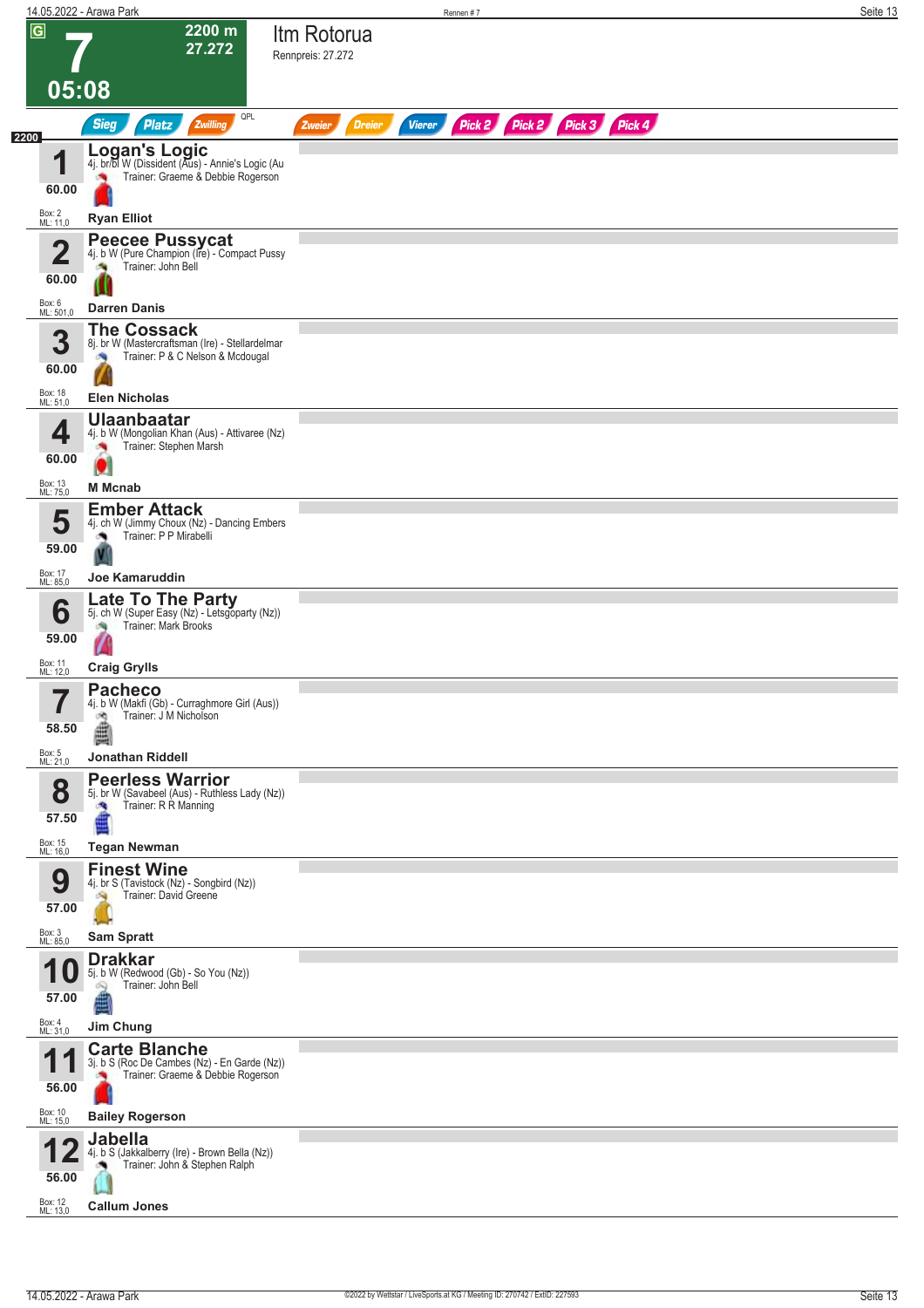|                      | 14.05.2022 - Arawa Park                                                                         |                                  | Rennen #7     |                             | Seite 14 |
|----------------------|-------------------------------------------------------------------------------------------------|----------------------------------|---------------|-----------------------------|----------|
| $\overline{G}$       | $2200 \text{ m}$<br>27.272                                                                      | Itm Rotorua<br>Rennpreis: 27.272 |               |                             |          |
| 05:08                |                                                                                                 |                                  |               |                             |          |
|                      | QPL<br><b>Sieg</b><br><b>Platz</b><br>Zwilling                                                  | <b>Dreier</b><br>Zweier          | <b>Vierer</b> | Pick 2 Pick 2 Pick 3 Pick 4 |          |
| 55.50                | <b>Side Hustle</b><br>4j. br S (Ferlax (Nz) - Aristotaat (Nz))<br>Trainer: Vanessa Hillis       |                                  |               |                             |          |
| Box: 16<br>ML: 18,0  | <b>Wiremu Pinn</b>                                                                              |                                  |               |                             |          |
| 55.00                | <b>Paris Ruby</b><br>5j. b S (He's Remarkable (Nz) - Paris Diamond<br>Trainer: Cody Cole        |                                  |               |                             |          |
| Box: 1<br>ML: 18,0   | <b>Matthew Cameron</b>                                                                          |                                  |               |                             |          |
| 54.50                | Virginia Reel<br>5j. b S (Shamexpress (Nz) - Severa (Nz))<br>Trainer: S Hale                    |                                  |               |                             |          |
| Box: 8<br>ML: 16,0   | <b>Ashvin Goindasamy</b>                                                                        |                                  |               |                             |          |
| O<br>56.50           | Oxygen<br>4j. br W (Citi Habit (Nz) - Zazu (Nz))<br>Trainer: Lance O'sullivan & Andrew Sc<br>df |                                  |               |                             |          |
| Box: 7<br>ML: 16,0   | <b>Masahiro Hashizume</b>                                                                       |                                  |               |                             |          |
| 58.00                | <b>Curious George</b><br>7j. ch W (Reset (Aus) - Lucky Be Lucky (Usa))<br>Trainer: John Bell    |                                  |               |                             |          |
| Box: 9<br>ML: 16,0   |                                                                                                 |                                  |               |                             |          |
| $\mathbf C$<br>54.00 | Charmingaffair<br>6j. ch S (Cape Blanco (Ire) - Genaffair (Nz))<br>Trainer: P P Mirabelli<br>ű  |                                  |               |                             |          |
| Box: 14<br>ML: 18,0  |                                                                                                 |                                  |               |                             |          |
| Ergebnis:            | Quoten:                                                                                         |                                  |               |                             |          |
|                      |                                                                                                 |                                  |               |                             |          |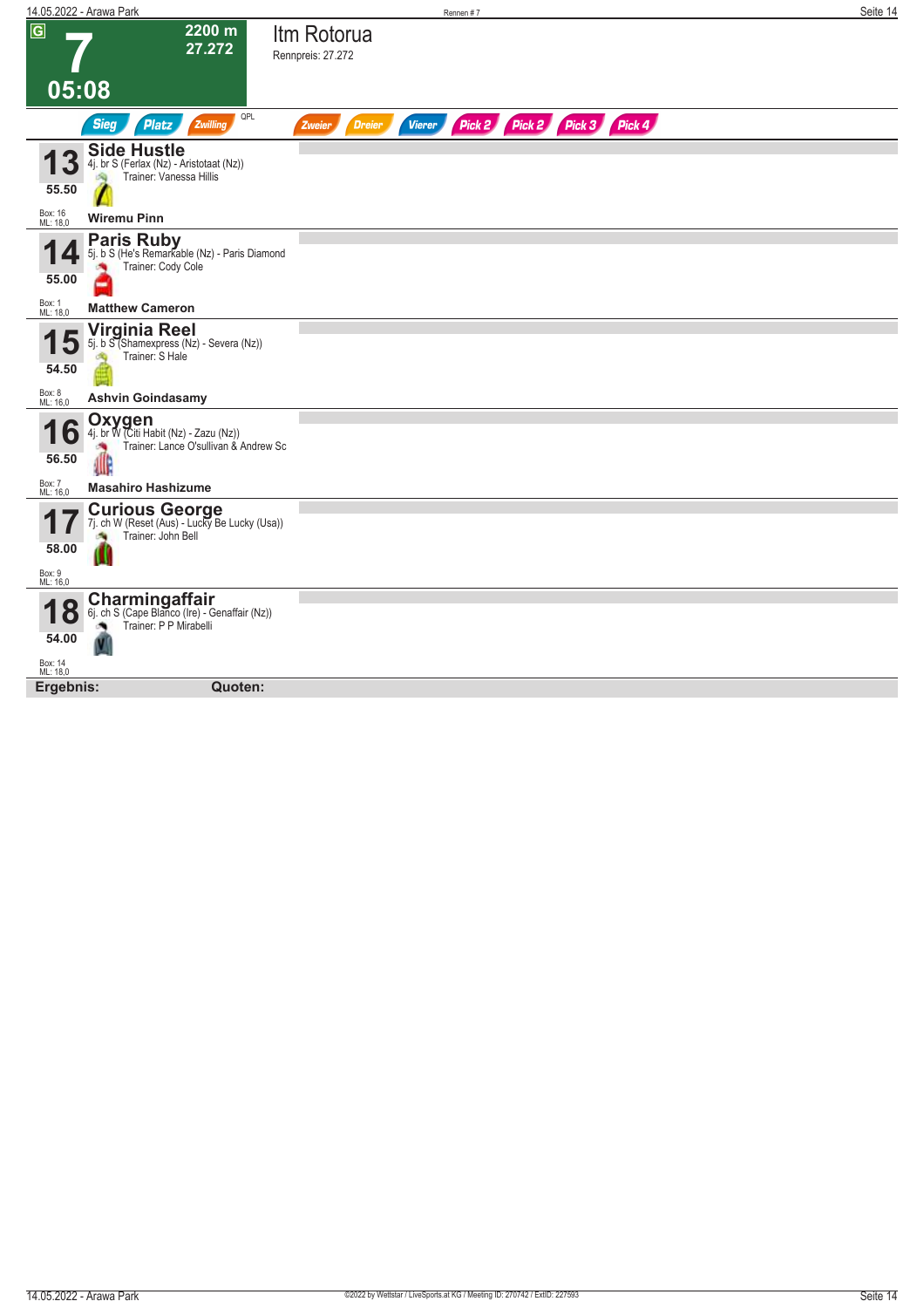|                         | 14.05.2022 - Arawa Park                                                                                   | Rennen#8                                                                | Seite 15 |
|-------------------------|-----------------------------------------------------------------------------------------------------------|-------------------------------------------------------------------------|----------|
| $\overline{G}$          | 1400 m<br>72.727<br>05:43                                                                                 | <b>Rydges Rotorua Stakes</b><br>Rennpreis: 72.727                       |          |
|                         | QPL<br><b>Sieg</b><br><b>Platz</b><br>Zwilling                                                            | Pick 2 Pick 2 Pick 3 Pick 4<br><b>Dreier</b><br><b>Vierer</b><br>Zweier |          |
| 1400                    |                                                                                                           |                                                                         |          |
| 4<br>57.00              | Mai Tai<br>5j. b/br S (Atlante (Aus) - Tropical Punch (Nz))<br>Trainer: Mark Walker<br>d.                 |                                                                         |          |
| Box: 19<br>ML: 7,0      | Jonathan Riddell                                                                                          |                                                                         |          |
| $\overline{2}$<br>57.00 | <b>Secret Amour</b><br>5j. b S (Niagara (Aus) - My Secret (Nz))<br>Trainer: R Patterson                   |                                                                         |          |
| Box: 17                 |                                                                                                           |                                                                         |          |
| ML: 17,0                | <b>Robert Hannam</b><br><b>Jodelin Gal</b>                                                                |                                                                         |          |
| 3<br>57.00              | 5j. b S (Swiss Ace (Aus) - Signorina (Nz))<br>Trainer: Carl Henderson<br>ê                                |                                                                         |          |
| Box: 7<br>ML: 9,0       | <b>Lynsey Satherley</b>                                                                                   |                                                                         |          |
| 4<br>57.00              | <b>Sweet Clementine</b><br>5j. b S (Sweet Orange (Usa) - Wealth Star (Nz<br>Trainer: Richard Collett<br>N |                                                                         |          |
| Box: 12<br>ML: 13,0     | A Calder                                                                                                  |                                                                         |          |
| 5<br>57.00              | <b>Francesca</b><br>4j. b S (Iffraaj (Gb) - Matagouri (Nz))<br>Trainer: Andrew Forsman                    |                                                                         |          |
| Box: 6<br>ML: 21,0      | <b>Matthew Cameron</b>                                                                                    |                                                                         |          |
| 6                       | Le Sablier<br>7j. b S (Tavistock (Nz) - Phillipa Glass (Nz))<br>Trainer: K Fursdon                        |                                                                         |          |
| 57.00                   |                                                                                                           |                                                                         |          |
| Box: 3<br>ML: 26,0      | <b>Masahiro Hashizume</b>                                                                                 |                                                                         |          |
| -7<br>57.00             | <b>Oseleta</b><br>4j. ch S (Deep Field (Aus) - Riesling (Nz))<br>Trainer: Stephen Marsh                   |                                                                         |          |
| Box: 20<br>ML: 11,0     | <b>M</b> Mcnab                                                                                            |                                                                         |          |
| 8<br>57.00              | <b>Tabata</b><br>5j. br S (Savabeel (Aus) - Splitsecond (Nz))<br>Trainer: Stephen Marsh<br>œ,<br>Ã        |                                                                         |          |
| Box: 13<br>ML: 21,0     | <b>Ryan Elliot</b><br><b>Fonteyn</b>                                                                      |                                                                         |          |
| 9<br>57.00              | 4j. b S (Swiss Ace (Aus) - Ballerina Angelina (<br>Trainer: R R Manning<br>Ŵ,<br>á                        |                                                                         |          |
| Box: 9<br>ML: 41,0      | <b>Ashvin Goindasamy</b>                                                                                  |                                                                         |          |
| 1<br>U<br>57.00         | <b>Illumination</b><br>4j. b S (Iffraaj (Gb) - Savont (Aus))<br>Trainer: Stephen Marsh<br>u               |                                                                         |          |
| Box: 5<br>ML: 18,0      | <b>Craig Grylls</b>                                                                                       |                                                                         |          |
| 1<br>1<br>57.00         | No Time To Jazz<br>5j. b S (Swiss Ace (Aus) - Donna Jazz (Aus))<br>Trainer: Pamela D Holden               |                                                                         |          |
| Box: 8<br>ML: 13,0      | <b>Sam Spratt</b>                                                                                         |                                                                         |          |
| 55.00                   | La Bella Beals<br>3j. b S (Star Turn (Aus) - Miss Beals (Nz))<br>Trainer: Stephen Marsh                   |                                                                         |          |
| Box: 16<br>ML: 12,0     | <b>Wiremu Pinn</b>                                                                                        |                                                                         |          |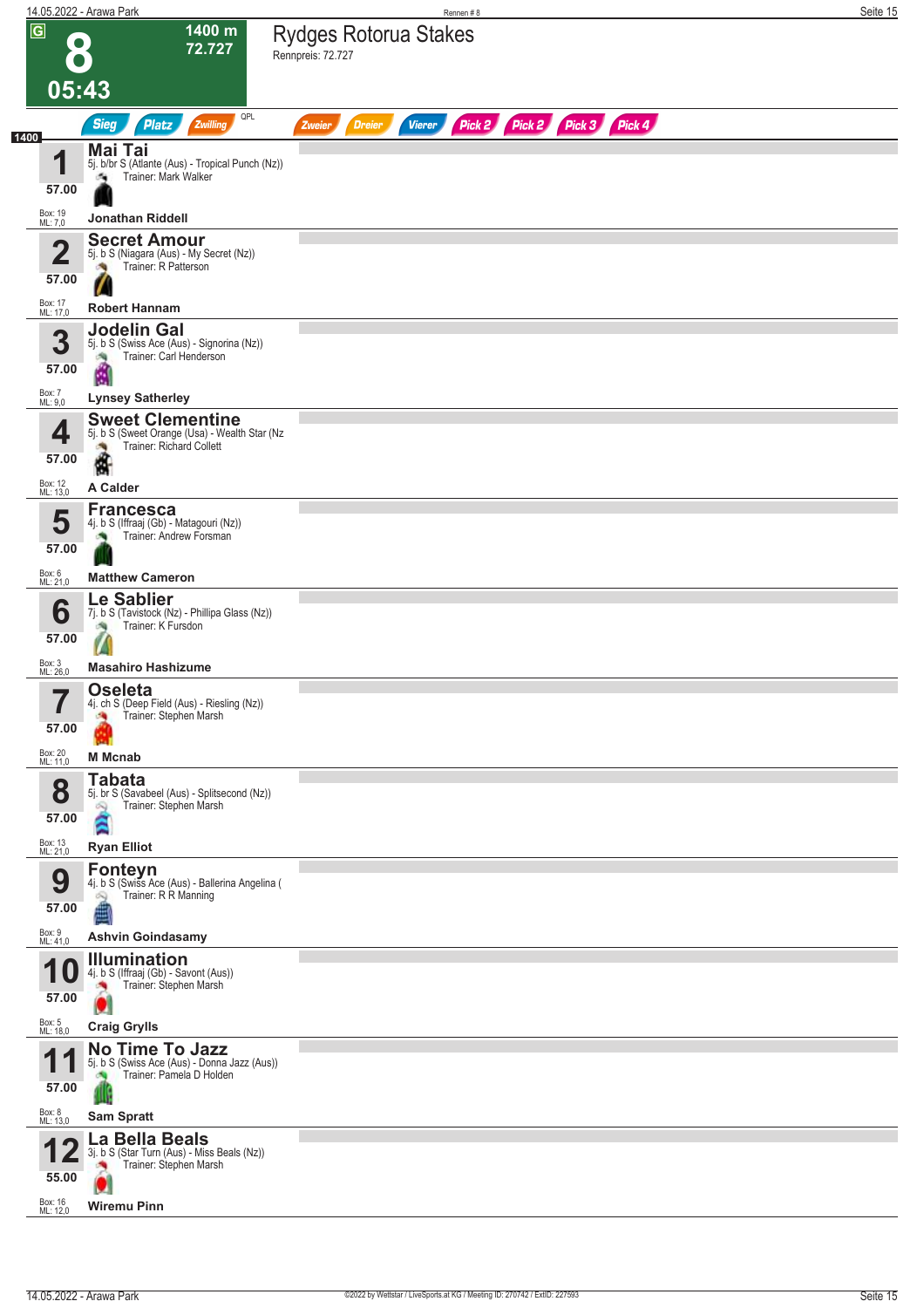|                                           | 14.05.2022 - Arawa Park                                                                                                    | Rennen#8                                                                | Seite 16 |
|-------------------------------------------|----------------------------------------------------------------------------------------------------------------------------|-------------------------------------------------------------------------|----------|
| $\overline{G}$<br>05:43                   | 1400 m<br>72.727                                                                                                           | <b>Rydges Rotorua Stakes</b><br>Rennpreis: 72.727                       |          |
|                                           |                                                                                                                            |                                                                         |          |
|                                           | QPL<br><b>Sieg</b><br>Zwilling<br><b>Platz</b>                                                                             | Pick 2 Pick 2 Pick 3 Pick 4<br><b>Vierer</b><br><b>Dreier</b><br>Zweier |          |
| 3<br>55.00                                | Shepherd's Delight<br>3j. b S (Rip Van Winkle (Ire) - Safari Sunset (N<br>Trainer: Mark Walker                             |                                                                         |          |
| Box: 10<br>ML: 8,0                        | Joe Kamaruddin                                                                                                             |                                                                         |          |
| 55.00<br>Box: 18<br>ML: 31,0              | <b>Sassy Merlot</b><br>3j. b S (Burgundy (Nz) - Saveadance (Nz))<br>Trainer: Michael Moroney & Pam Gerar<br>Taiki Yanagida |                                                                         |          |
|                                           | <b>Montana Mist</b>                                                                                                        |                                                                         |          |
| 57.00                                     | 5j. ch S (Per Incanto (Usa) - Monarch (Nz))<br>Trainer: John & Stephen Ralph                                               |                                                                         |          |
| Box: 11<br>ML: 41,0                       | <b>Jasmine Fawcett</b>                                                                                                     |                                                                         |          |
| $\bullet$<br>57.00<br>Box: 14<br>ML: 16,0 | <b>Marchioness</b><br>4j. b S (Iffraaj (Gb) - Markisa (Nz))<br>Trainer: Tony Pike<br>đ                                     |                                                                         |          |
| 55.00<br>Box: 1<br>ML: 18,0               | Synchronize<br>3j. br S (Savabeel (Aus) - Splits (Nz))<br>Trainer: Mark Walker                                             |                                                                         |          |
| Ō<br>57.00<br>Box: 2<br>ML: 51,0          | <b>So Surreal</b><br>4j. b S (Jimmy Choux (Nz) - Suriyan (Nz))<br>Trainer: Graeme & Debbie Rogerson                        |                                                                         |          |
| 40<br>IJ<br>55.00<br>Box: 15<br>ML: 61,0  | Iffshecan<br>3j. b/br S (Iffraaj (Gb) - La Sommeliere (Nz))<br>Trainer: Cody Cole                                          |                                                                         |          |
| 57.00<br>Box: 4<br>ML: 71,0               | <b>Kool Chouxz</b><br>5j. b S (Jimmy Choux (Nz) - Azkoolaz (Nz))<br>Trainer: Donna Fleming<br>$\sim 0$                     |                                                                         |          |
| Ergebnis:                                 | Quoten:                                                                                                                    |                                                                         |          |
|                                           |                                                                                                                            |                                                                         |          |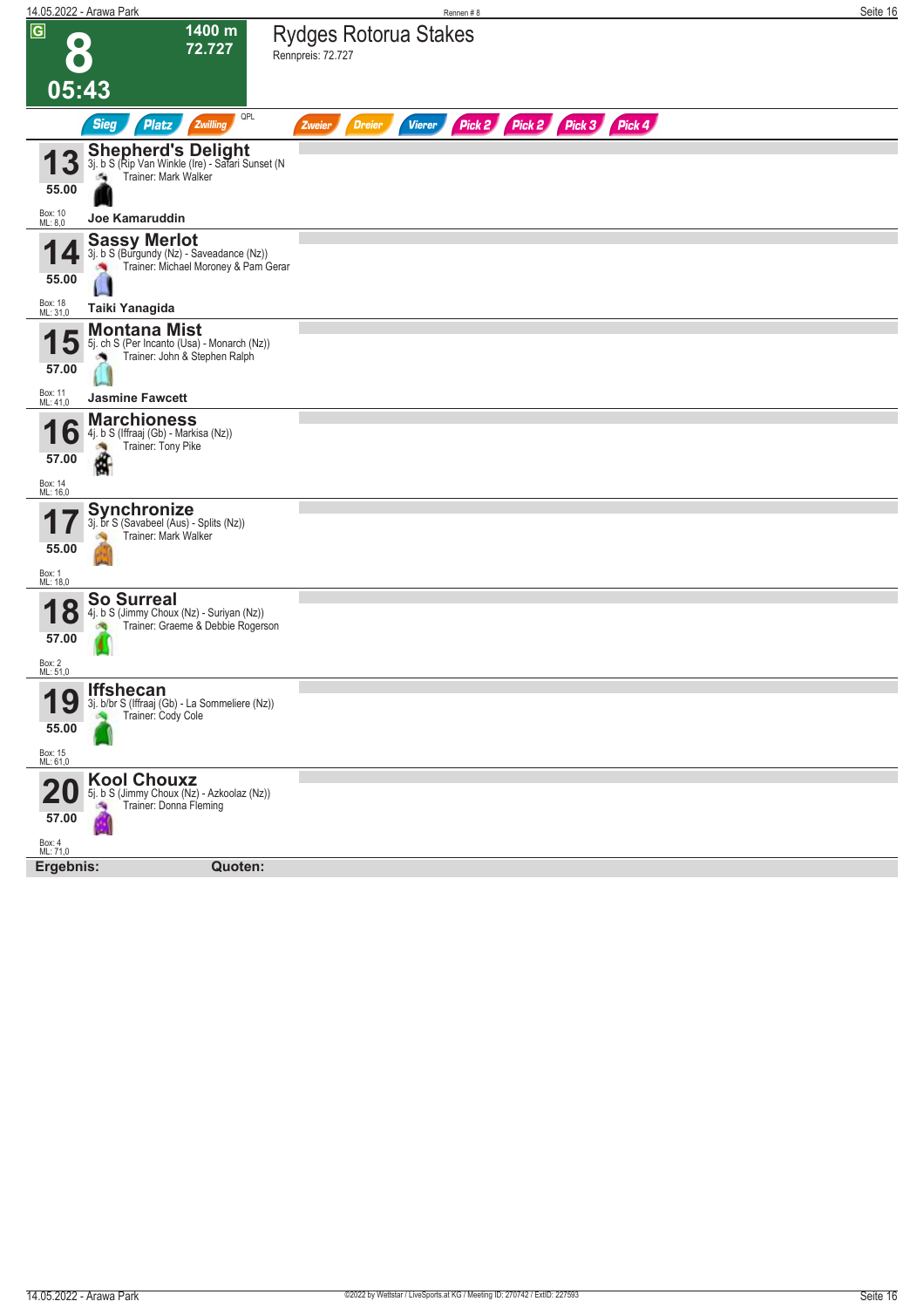|                                                         | 14.05.2022 - Arawa Park                                                                                                               | Rennen #9                                                        | Seite 17 |
|---------------------------------------------------------|---------------------------------------------------------------------------------------------------------------------------------------|------------------------------------------------------------------|----------|
| $\overline{\mathsf{G}}$<br>06:17                        | 1400 m<br>27.272                                                                                                                      | The Rotorua Club<br>Rennpreis: 27.272                            |          |
|                                                         | QPL<br><b>Sieg</b><br>Zwilling<br><b>Platz</b>                                                                                        | Pick 2 Pick 3 Pick 4<br><b>Dreier</b><br><b>Vierer</b><br>Zweier |          |
| 1400<br>4<br>60.00<br>Box: 14                           | <b>Mister Roquette</b><br>5j. b W (London Bridge (Usa) - Roquessa (Aus<br>Trainer: Simon Rees                                         |                                                                  |          |
| ML: 9,0                                                 | <b>Darren Danis</b>                                                                                                                   |                                                                  |          |
| $\overline{\mathbf{2}}$<br>59.00<br>Box: 15<br>ML: 18,0 | <b>Bugatti</b><br>3j. b W (Charm Spirit (Ire) - Josephines Fortun<br>Trainer: Stephen Marsh<br><b>M</b> Mcnab                         |                                                                  |          |
| 3<br>59.00<br>Box: 6<br>ML: 501,0                       | <b>Chillax</b><br>4j. ch W (Ferlax (Nz) - Orinto (Nz))<br>Trainer: Steven Cole<br>$\bullet$                                           |                                                                  |          |
| 4<br>59.00<br>Box: 18<br>ML: 501,0                      | <b>Covenant</b><br>5j. br W (Swiss Ace (Aus) - Sacred Vow (Aus))<br>Trainer: Debbie Sweeney<br><b>DA</b><br><b>is</b>                 |                                                                  |          |
| 5<br>59.00<br>Box: 1<br>ML: 31,0                        | <b>Keats</b><br>5j. b W (Charm Spirit (Ire) - Poetical (Aus))<br>Trainer: S Hale<br><b>Crystal Lindsay</b>                            |                                                                  |          |
| 6<br>58.50<br>Box: 16<br>ML: 501,0                      | <b>Lord Valentine</b><br>6j. b W (Rip Van Winkle (Ire) - Prickley Princes<br>Trainer: Darrell Hollinshead<br>O<br><b>Callum Jones</b> |                                                                  |          |
| - 7<br>I<br>58.00<br>Box: 19<br>ML: 51,0                | <b>Petrachor</b><br>6j. br S (Redwood (Gb) - Mother (Aus))<br>Trainer: Michael Moroney & Pam Gerar<br><b>SA</b><br><b>is</b>          |                                                                  |          |
| 8<br>57.00<br>Box: 17                                   | <b>After Party</b><br>3j. ch S (Dalghar (Fr) - Classcoroc (Nz))<br>Trainer: Tony Pike<br>业<br><b>Elen Nicholas</b>                    |                                                                  |          |
| ML: 5,0<br>9<br>57.00<br>Box: 7<br>ML: 65,0             | <b>Call Me Evie</b><br>6j. gr S (Battle Paint (Usa) - Fastnfree (Nz))<br>Trainer: B Pomare<br><b>Jasmine Fawcett</b>                  |                                                                  |          |
| u<br>57.00<br>Box: 4<br>ML: 14,0                        | <b>Kool Chouxz</b><br>5j. b S (Jimmy Choux (Nz) - Azkoolaz (Nz))<br>Trainer: Donna Fleming<br>Ø,<br><b>Lynsey Satherley</b>           |                                                                  |          |
| 1<br>57.00<br>Box: 11<br>ML: 14,0                       | Zouperb<br>5j. b S (Zoustar (Aus) - In Conference (Aus))<br>Trainer: Stephen Marsh<br><b>SI</b><br><b>RG</b><br><b>Wiremu Pinn</b>    |                                                                  |          |
| 56.50<br>Box: 9<br>ML: 15,0                             | <b>Ginsburg</b><br>3j. b S (Iffraaj (Gb) - La Adelita (Nz))<br>Trainer: Andrew Forsman<br><b>Craig Grylls</b>                         |                                                                  |          |